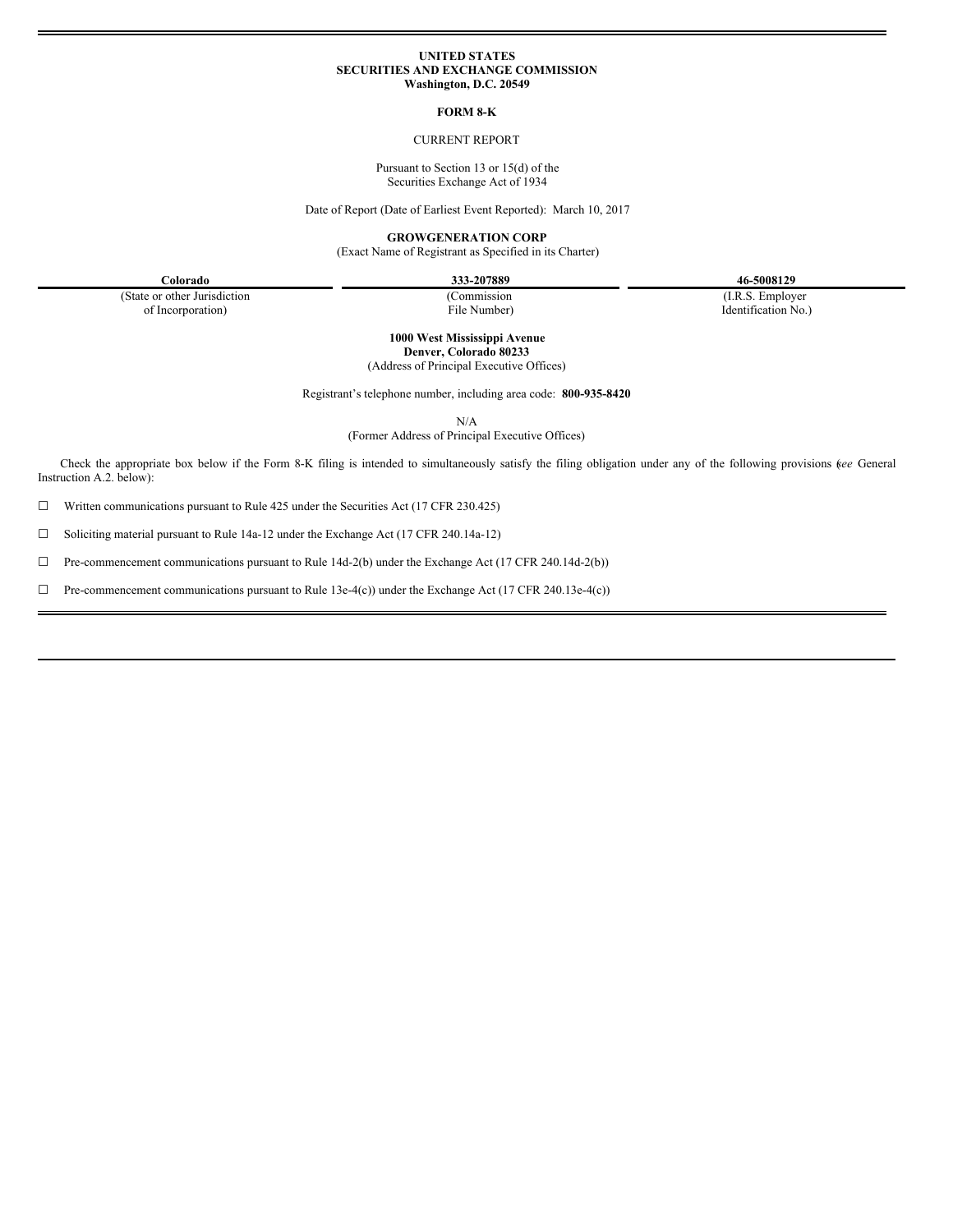#### **Section 3 – Securities and Trading Markets**

## **Item 3.02 Unregistered Sales of Equity Securities**

On March 10, 2017, GrowGeneration, Corp. (the "Company") closed a private placement (the "Offering") of a total of 825,000 units (the "Units") of the Company's securities pursuant to Section 4(a)(2) of the Securities Act of 1933, as amended (the "Securities Act") and Rule 506 of Regulation D promulgated under the Securities Act. Each Unit consists of (i) one share of the Company's common stock, par value \$0.001 per share (the "Common Stock") and (ii) one 5 year warrant to purchase one share of Common Stock at an exercise price of \$2.75 per share. The Company raised an aggregate of \$1,650,000 gross proceeds in the Offering.

The foregoing descriptions of the terms of the Offering and the Units issued in connection therewith do not purport to be complete and are qualified in their entirety by reference to the full text of the forms of the Securities Purchase Agreement and Warrant filed herewith as Exhibits 99.1 and 99.2, respectively.

This Current Report on Form 8-K is not and shall not be deemed to be an offer to sell or the solicitation of an offer to buy any of the securities described herein.

### **Section 9 – Financial Statements and Exhibits**

#### **Item 9.01. Financial Statements and Exhibits**

| Exhibit No. | <b>Description</b>                                                                                 |
|-------------|----------------------------------------------------------------------------------------------------|
| 99.1        | Form of Securities Purchase Agreement                                                              |
| 99.2        | Form of Warrant<br>the contract of the contract of the contract of the contract of the contract of |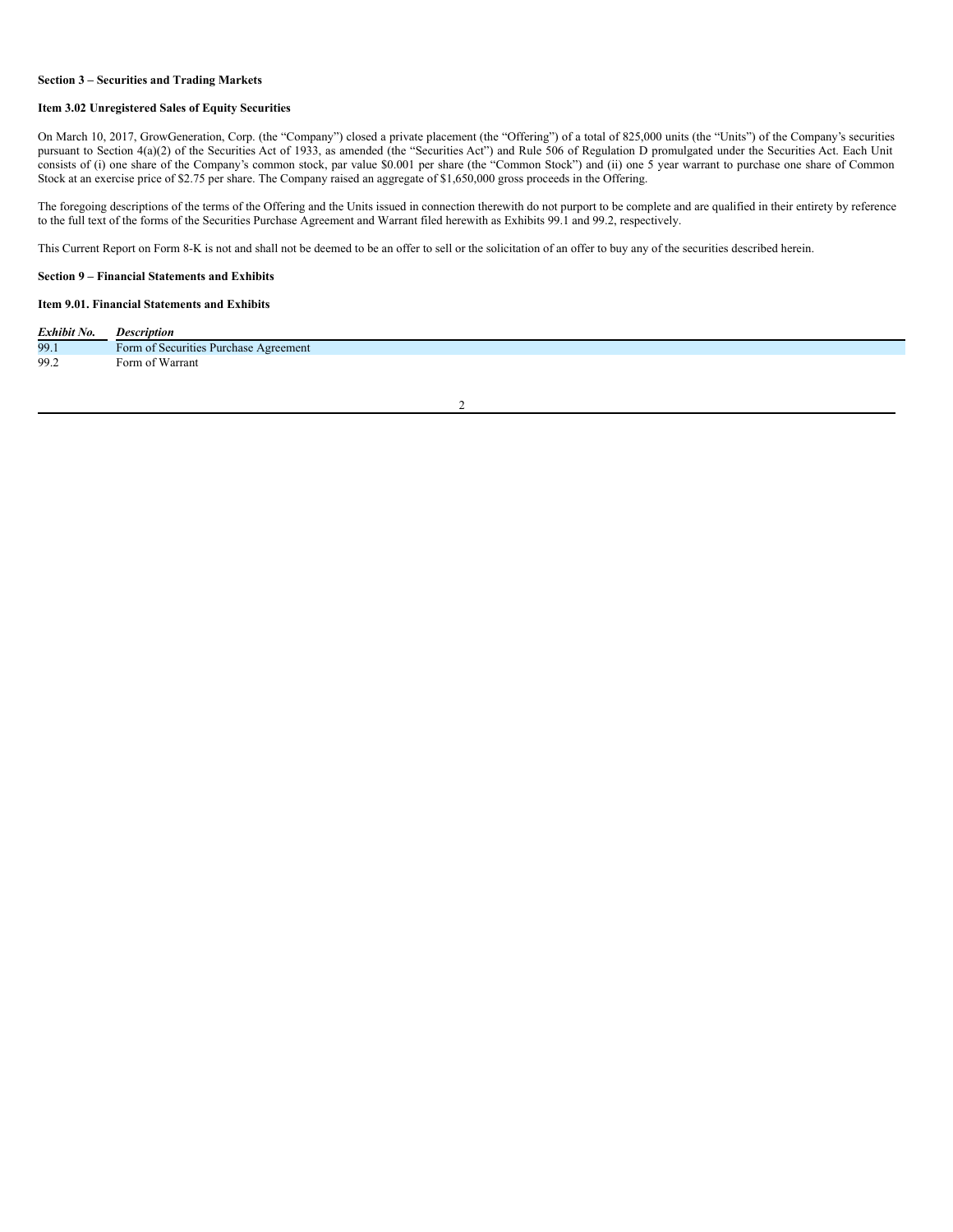# **SIGNATURES**

Pursuant to the requirements of the Securities Exchange Act of 1934, as amended, the Registrant has duly caused this report to be signed on its behalf by the undersigned thereunto duly authorized.

# Date: March 16, 2017 **GrowGeneration Corp.**

By: /s/ Darren Lampert

Name: Darren Lampert **Title: CEO**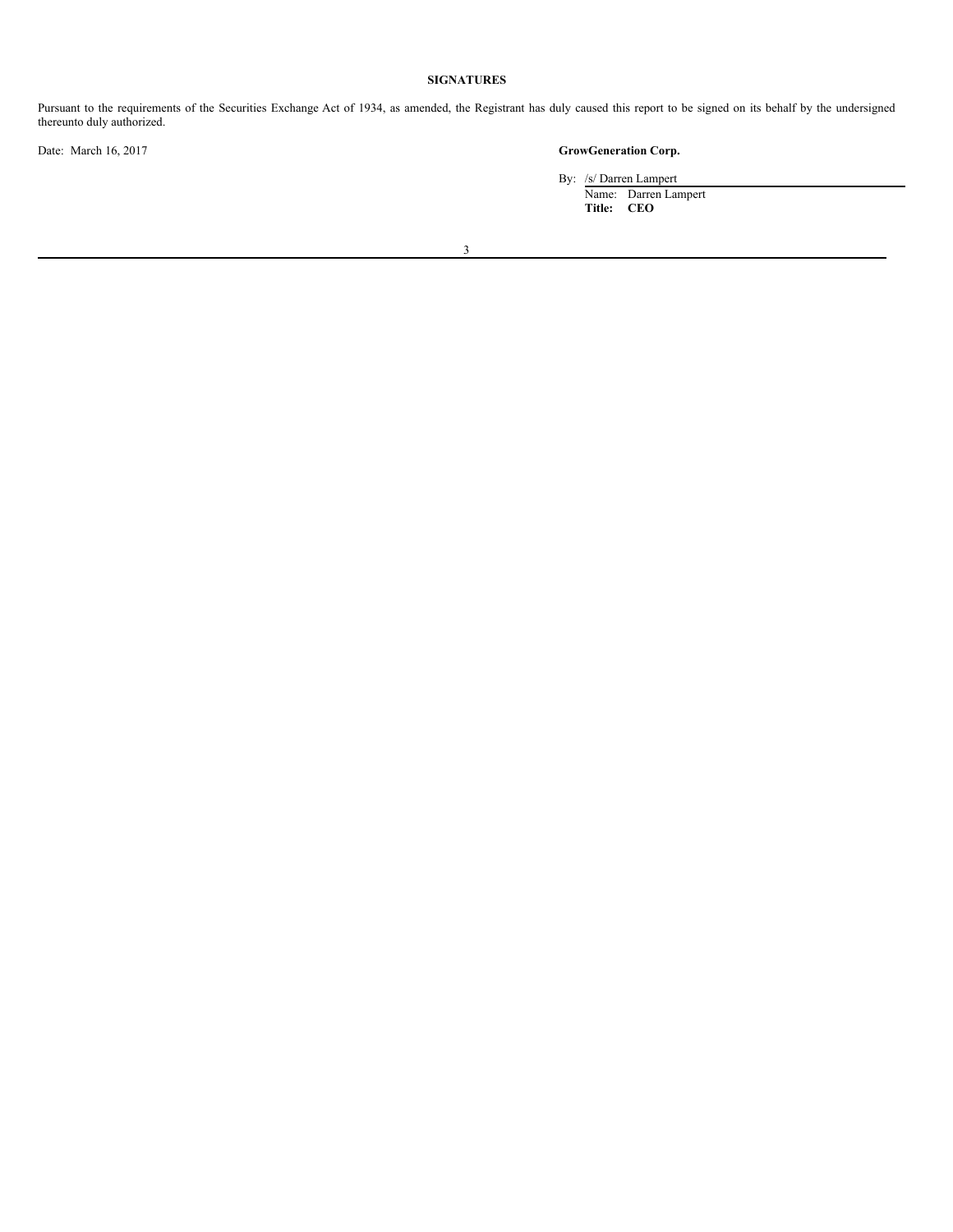### **FORM OF SECURITIES PURCHASE AGREEMENT**

This **SECURITIES PURCHASE AGREEMENT** (the "**Agreement**"), dated as of \_\_\_\_\_\_\_, 2017, is by and among GrowGeneration Corp., a Colorado corporation with offices located at 503 North Main Street, Pueblo, Colorado 81003 (the "Company"), and the investors listed on the Schedule of Buyers attached hereto (individually, a "**Buyer**" and collectively, the "**Buyers**").

## **RECITALS**

A. The Company and each Buyer is executing and delivering this Agreement in reliance upon the exemption from securities registration afforded by Section 4(a)(2) of the Securities Act of 1933, as amended (the "**1933 Act**"), and Rule 506(b) of Regulation D ("**Regulation D**") as promulgated by the U.S. Securities and Exchange Commission (the "**SEC**") under the 1933 Act.

B. Each Buyer wishes to purchase, and the Company wishes to sell, upon the terms and conditions stated in this Agreement, (i) that aggregate number of shares of the Company's common stock, par value \$.001 per share (the "**Common Stock**"), set forth opposite such Buyer's name in column (3) on the Schedule of Buyers (which aggregate amount for all Buyers together shall be 1,250,000 shares of Common Stock and shall collectively be referred to herein as the "**Common Shares**"), and (ii) a warrant to acquire up to that number of additional shares of Common Stock set forth opposite such Buyer's name in column (4) on the Schedule of Buyers, in the form attached hereto as **Exhibit A** (the "**Warrants**") (as exercised, collectively, the "**Warrant Shares**"). The Common Shares, the Warrants and the Warrant Shares are collectively referred to herein as the "**Securities**."

## **AGREEMENT**

NOW, THEREFORE, in consideration of the premises and the mutual covenants contained herein and for other good and valuable consideration, the receipt and sufficiency of which are hereby acknowledged, the Company and each Buyer hereby agree as follows:

#### **1. PURCHASE AND SALE OF COMMON SHARES AND WARRANTS.**

(a) Common Shares and Warrants. Subject to the satisfaction (or waiver) of the conditions set forth in Sections 6 and 7 below, the Company shall issue and sell to each Buyer, and each Buyer severally, but not jointly, shall purchase from the Company on the Closing Date (as defined below), the number of Common Shares as is set forth opposite such Buyer's name in column (3) on the Schedule of Buyers, along with the Warrants to acquire up to that number of Warrant Shares as is set forth opposite such Buyer's name in column (4) on the Schedule of Buyers.

(b) Closing. The Company and the Buyers may hold multiple closings (each a "**Closing**" and collectively the "Closings") for the purchase of the Common Shares and the Warrants by the Buyers at the offices of Kleinberg, Kaplan, Wolff & Cohen, P.C., 551 Fifth Avenue, New York, New York 10176. The date and time of the Closings (each a "**Closing Date**") shall be as mutually agreed to by the Company and each Buyer), provided however that the last Closing shall be no later than February 22, 2017.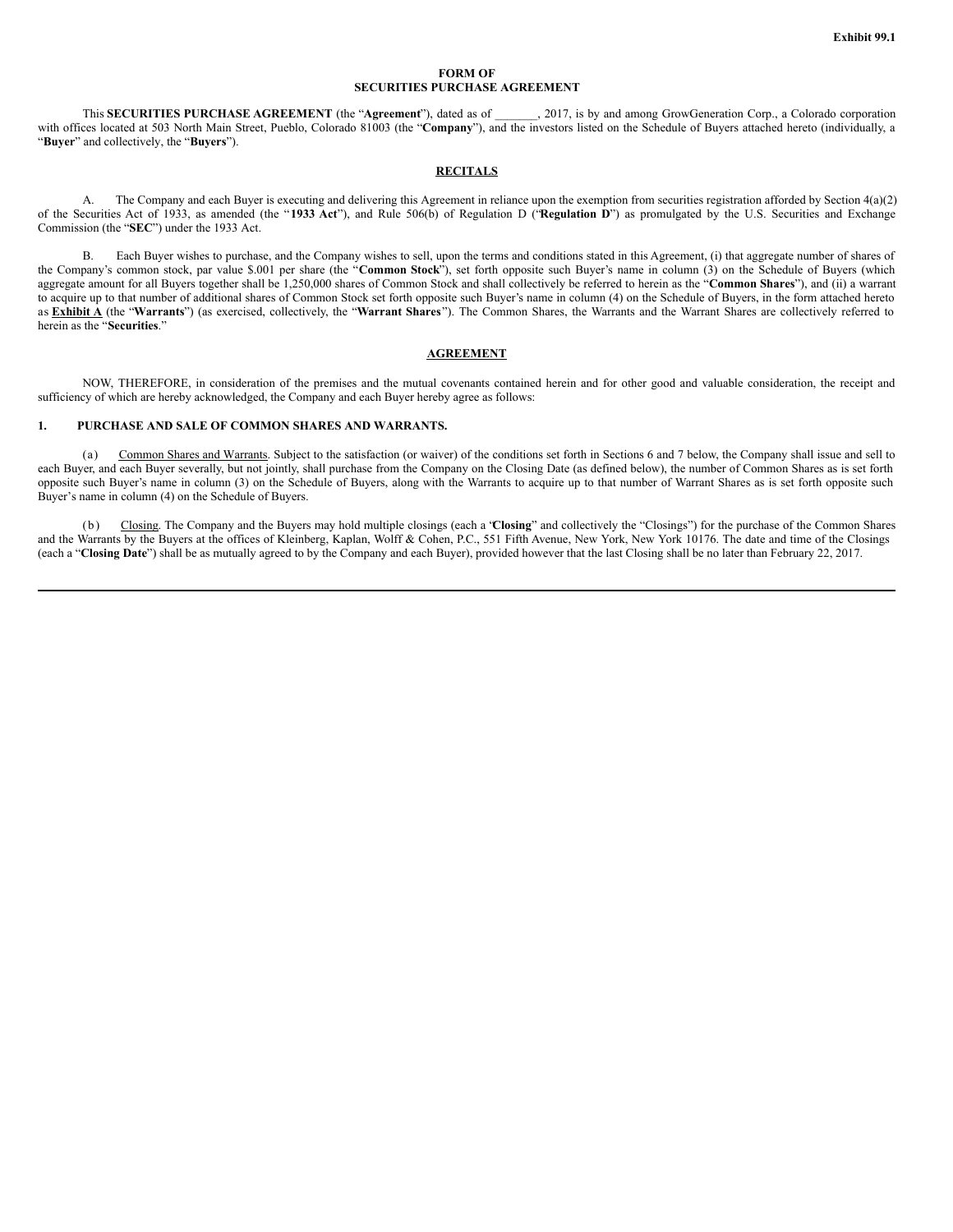( c ) Purchase Price. The aggregate purchase price for the Common Shares and the Warrants to be purchased by each Buyer (the "**Purchase Price**") shall be the amount set forth opposite such Buyer's name in column (5) on the Schedule of Buyers. Each Buyer shall pay \$2.00 for each Common Share and related Warrants to be purchased by such Buyer at the Closing.

Form of Payment. On the Closing Date, (i) each Buyer shall deliver its respective Purchase Price to the Company for the Common Shares and the Warrants to be issued and sold to such Buyer at the Closing, by wire transfer of immediately available funds in accordance with the Company's written wire instructions and (ii) the Company shall deliver to each Buyer (A) one or more stock certificates, free and clear of all restrictive and other legends (except as expressly provided in Section 5(b) hereof), evidencing the number of Common Shares such Buyer is purchasing as is set forth opposite such Buyer's name in column (3) of the Schedule of Buyers, and (B) a Warrant pursuant to which such Buyer shall have the right to acquire up to such number of Warrant Shares as is set forth opposite such Buyer's name in column (4) of the Schedule of Buyers, in all cases, duly executed on behalf of the Company and registered in the name of such Buyer or its designee.

### **2. BUYER'S REPRESENTATIONS AND WARRANTIES.**

Each Buyer, severally and not jointly, represents and warrants to the Company with respect to only itself that:

(a) Organization; Authority. Such Buyer is an entity duly organized, validly existing and in good standing under the laws of the jurisdiction of its organization with the requisite power and authority to enter into and to consummate the transactions contemplated by the Transaction Documents (as defined below) to which it is a party and otherwise to carry out its obligations hereunder and thereunder.

( b ) No Public Sale or Distribution. Such Buyer is (i) acquiring the Common Shares and the Warrants, and (ii) upon exercise of its Warrants will acquire the Warrant Shares issuable upon exercise thereof, in each case, for its own account and not with a view towards, or for resale in connection with, the public sale or distribution thereof in violation of applicable securities laws, except pursuant to sales registered or exempted under the 1933 Act and any applicable state securities laws; provided, however, that by making the representations herein, such Buyer does not agree, or make any representation or warranty, to hold any of the Securities for any minimum or other specific term and reserves the right to dispose of the Securities at any time in accordance with or pursuant to a registration statement or an exemption under the 1933 Act. Such Buyer is acquiring the Securities hereunder in the ordinary course of its business. Such Buyer does not presently have any agreement or understanding, directly or indirectly, with any Person to distribute any of the Securities.

(c) Accredited Investor Status. Such Buyer is an "accredited investor" as that term is defined in Rule 501(a) of Regulation D.

(d) Reliance on Exemptions. Such Buyer understands that the Securities are being offered and sold to it in reliance on specific exemptions from the registration requirements of United States federal and state securities laws and that the Company is relying in part upon the truth and accuracy of, and such Buyer's compliance with, the representations, warranties, agreements, acknowledgments and understandings of such Buyer set forth herein in order to determine the availability of such exemptions and the eligibility of such Buyer to acquire the Securities.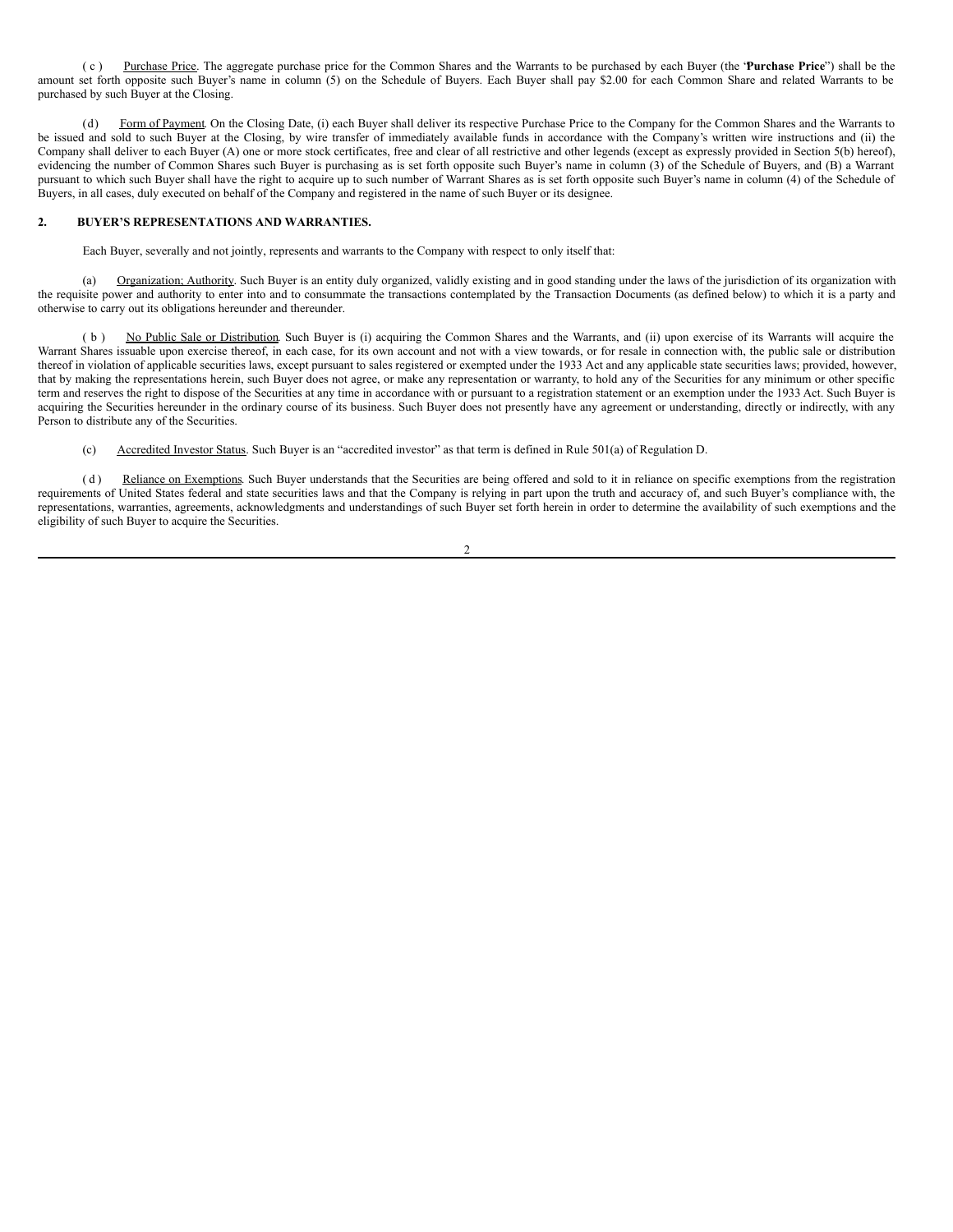( e ) Information. Such Buyer and its advisors, if any, have been furnished with all materials relating to the business, finances and operations of the Company and materials relating to the offer and sale of the Securities which have been requested by such Buyer. Such Buyer and its advisors, if any, have been afforded the opportunity to ask questions of the Company. Neither such inquiries nor any other due diligence investigations conducted by such Buyer or its advisors, if any, or its representatives shall modify, amend or affect such Buyer's right to rely on the Company's representations and warranties contained herein or any representations and warranties contained in any other Transaction Document or any other document or instrument executed and/or delivered in connection with this Agreement or the consummation of the transaction contemplated hereby. Such Buyer understands that its investment in the Securities involves a high degree of risk. Such Buyer has sought such accounting, legal and tax advice as it has considered necessary to make an informed investment decision with respect to its acquisition of the Securities.

(f) No Governmental Review. Such Buyer understands that no United States federal or state agency or any other government or governmental agency has passed on or made any recommendation or endorsement of the Securities or the fairness or suitability of the investment in the Securities nor have such authorities passed upon or endorsed the merits of the offering of the Securities.

Transfer or Resale. Such Buyer understands that except as provided in Section 4(l) hereof: (i) the Securities have not been and are not being registered under the 1933 Act or any state securities laws, and may not be offered for sale, sold, assigned or transferred unless (A) subsequently registered thereunder, (B) such Buyer shall have delivered to the Company (if requested by the Company) an opinion of counsel to such Buyer, in a form reasonably acceptable to the Company, to the effect that such Securities to be sold, assigned or transferred may be sold, assigned or transferred pursuant to an exemption from such registration. Except as otherwise provided herein, neither the Company nor any other Person is under any obligation to register the Securities under the 1933 Act or any state securities laws or to comply with the terms and conditions of any exemption thereunder.

(h) Validity; Enforcement. This Agreement has been duly and validly authorized, executed and delivered on behalf of such Buyer and constitutes the legal, valid and binding obligations of such Buyer enforceable against such Buyer in accordance with their respective terms, except as such enforceability may be limited by general principles of equity or to applicable bankruptcy, insolvency, reorganization, moratorium, liquidation and other similar laws relating to, or affecting generally, the enforcement of applicable creditors' rights and remedies.

(i) No Conflicts. The execution, delivery and performance by such Buyer of this Agreement and the consummation by such Buyer of the transactions contemplated hereby will not (i) result in a violation of the organizational documents of such Buyer or (ii) conflict with, or constitute a default (or an event which with notice or lapse of time or both would become a default) under, or give to others any rights of termination, amendment, acceleration or cancellation of, any agreement, indenture or instrument to which such Buyer is a party, or (iii) result in a violation of any law, rule, regulation, order, judgment or decree (including federal and state securities laws) applicable to such Buyer, except in the case of clauses (ii) and (iii) above, for such conflicts, defaults, rights or violations which would not, individually or in the aggregate, reasonably be expected to have a material adverse effect on the ability of such Buyer to perform its obligations hereunder.

(j) Residency. Such Buyer is a resident of that jurisdiction specified below its address on the Schedule of Buyers.

(k) Short Sales. Between the time such Buyer learned about the offering contemplated by this Agreement and the public announcement of the offering, such Buyer has not engaged in any short sales or similar transactions with respect to the Common Stock, nor has such Buyer, directly or indirectly, caused any Person to engage in any short sales or similar transactions with respect to the Common Stock. Such Buyer shall not engage in any short sales involving the Common Shares in violation of the 1933 Act. Notwithstanding the foregoing, in the case of a Buyer that is a multi-managed investment vehicle whereby separate portfolio managers manage separate portions of such Buyer's assets and the portfolio managers have no direct knowledge of the investment decisions made by the portfolio managers managing other portions of such Buyer's assets, the representation set forth above shall apply only with respect to the portion of assets managed by the portfolio managers that have knowledge about the financing transaction contemplated by this Agreement.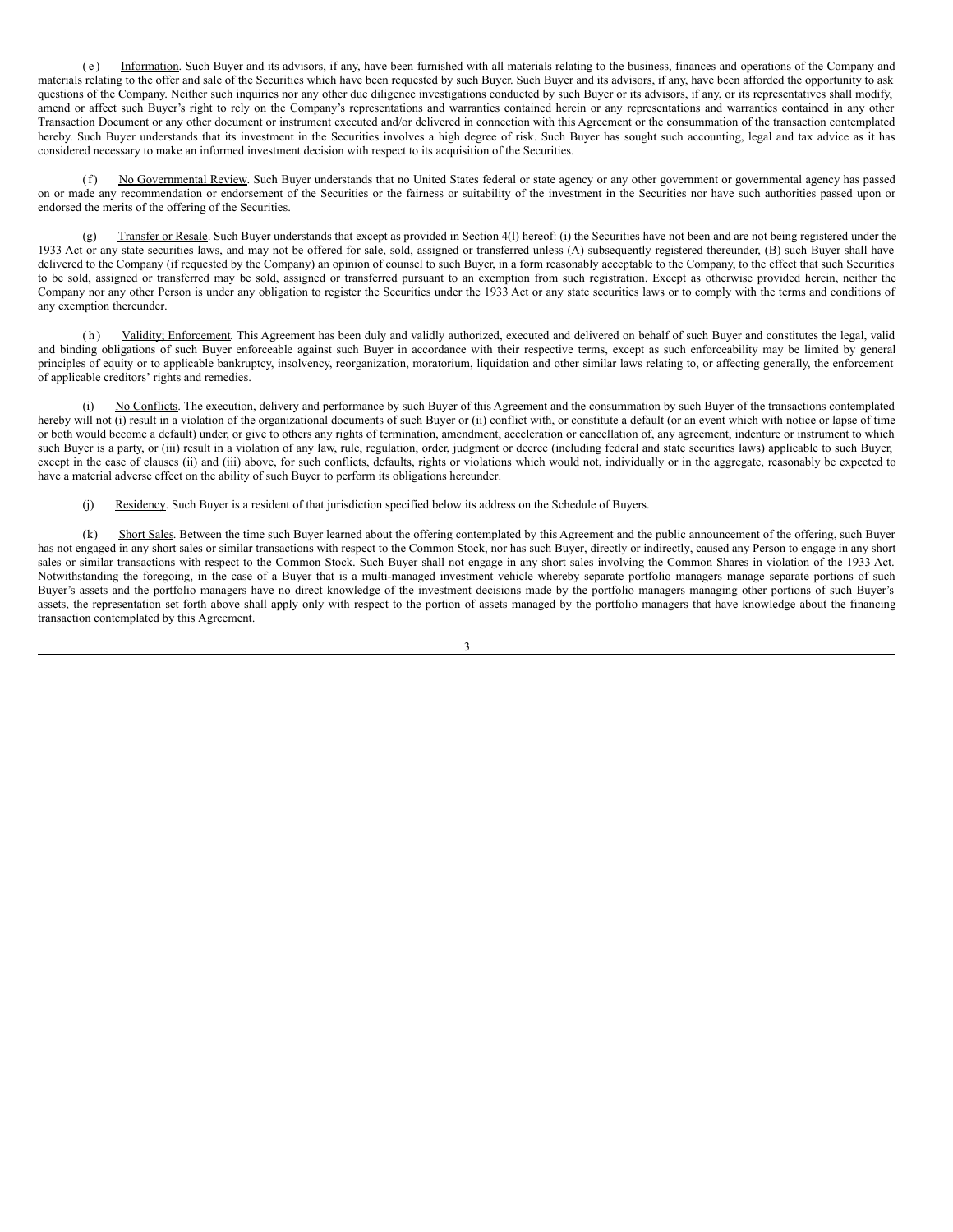(l) General Solicitation. Such Buyer is not purchasing the Securities as a result of any advertisement, article, notice or other communication regarding the Securities published in any newspaper, magazine or similar media or broadcast over television or radio or presented at any seminar.

(m) Rule 506(d) Representation. Such Buyer represents that it is not a person of the type described in Section 506(d) of Regulation D that would disqualify the Company from engaging in a transaction pursuant to Section 506 of Regulation D.

( n ) Trading Market. Such Buyer acknowledges that the shares of Common Stock are quoted on the OTCQB, and that no securities issued by the Company are listed on a national securities exchange.

( o ) Regulation M. Such Buyer is aware that the anti-manipulation rules of Regulation M under the 1934 Act may apply to sales of Common Stock and other activities with respect to the Common Stock by the Buyers.

## **3. REPRESENTATIONS AND WARRANTIES OF THE COMPANY.**

The Company represents and warrants to each of the Buyers that:

(a) Organization and Qualification. Each of the Company and each of the Subsidiaries are entities duly organized and validly existing and in good standing under the laws of the jurisdiction in which they are formed, and have the requisite power and authorization to own their properties and to carry on their business as now being conducted and as presently proposed to be conducted. For purposes of this Agreement, Grow Generation Pueblo Corp. and Grow Generation California Corp. are collectively referred to herein as the "**Subsidiaries**" and each individually as a "**Subsidiary**."

(b) Authorization; Enforcement; Validity. The Company has the requisite power and authority to enter into and perform its obligations under this Agreement and the other Transaction Documents to which it is a party and to issue the Securities in accordance with the terms hereof and thereof. The execution and delivery of this Agreement and the other Transaction Documents by the Company and the consummation by the Company of the transactions contemplated hereby (including, without limitation, the issuance of the Common Shares, the issuance of the Warrants and the reservation for issuance and issuance of the Warrant Shares issuable upon exercise of the Warrants) have been duly authorized by the Company's board of directors or other governing body, as applicable, and (other than the filing with the SEC of a Notice on Form D and one or more registration statements in accordance with Section 4(l) hereof and any other filings as may be required by any state securities agencies) no further filing, consent or authorization is required by the Company. This Agreement and the other Transaction Documents to which it is a party have been duly executed and delivered by the Company and constitutes the legal, valid and binding obligations of the Company, enforceable against the Company in accordance with their respective terms, except as such enforceability may be limited by general principles of equity or applicable bankruptcy, insolvency, reorganization, moratorium, liquidation or similar laws relating to, or affecting generally, the enforcement of applicable creditors' rights and remedies and except as rights to indemnification and to contribution may be limited by federal or state securities law. "Transaction Documents" means, collectively, this Agreement, the Warrants, the Consulting Agreement, and each of the other agreements and instruments entered into by the parties hereto in connection with the transactions contemplated hereby and thereby.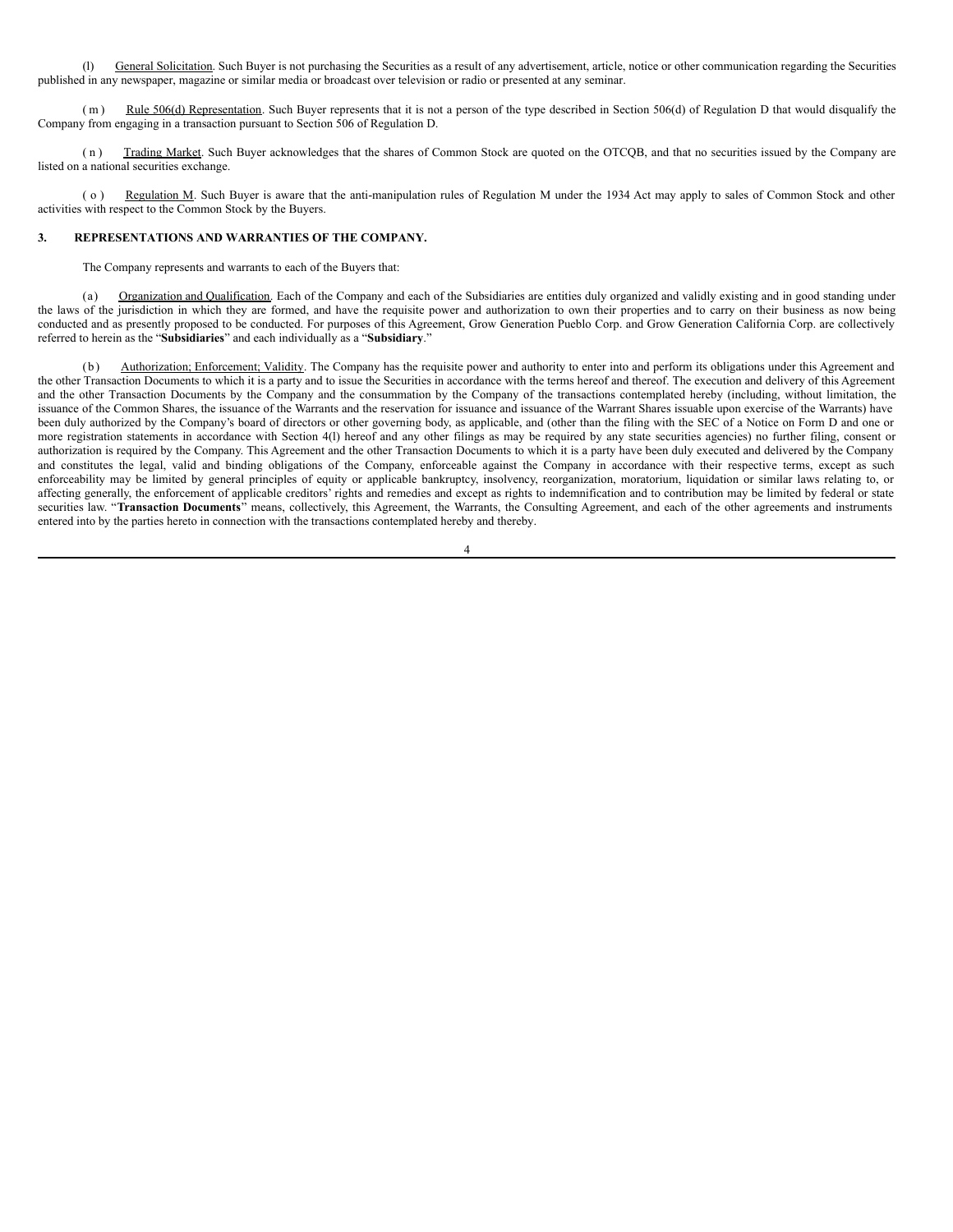( c ) Issuance of Securities. The issuance of the Common Shares and the Warrants are duly authorized and upon issuance in accordance with the terms of the Transaction Documents shall be validly issued, fully paid and non-assessable and free from all taxes, liens, charges and other encumbrances with respect to the issue thereof. As of the Closing, the Company shall have reserved from its duly authorized but unissued capital stock in an amount not less than 120% of the maximum number of shares of Common Stock issuable upon exercise of the Warrants (without regard to any limitations on the exercise of the Warrants set forth therein). Upon exercise in accordance with the Warrants, the Warrant Shares, respectively, when issued, will be validly issued, fully paid and nonassessable and free from all preemptive or similar rights, taxes, liens, charges and other encumbrances with respect to the issue thereof, with the holders being entitled to all rights accorded to a holder of Common Stock. Subject to the accuracy of the representations and warranties of the Buyers in this Agreement, to the Company's knowledge the offer and issuance by the Company of the Securities is exempt from registration under the 1933 Act.

(d) No Conflicts. The execution, delivery and performance of the Transaction Documents by the Company and the consummation by the Company of the transactions contemplated hereby and thereby (including, without limitation, the issuance of the Common Shares, the Warrants and Warrant Shares and the reservation for issuance of the Warrant Shares) will not (i) result in a violation of the Company's Articles of Incorporation or other organizational documents or Bylaws of the Company

Consents. The Company is not required to obtain any consent, authorization or order of, or make any filing or registration with, any court, governmental agency or any regulatory or self-regulatory agency or any other Person in order for it to execute, deliver or perform any of its respective obligations under or contemplated by the Transaction Documents.

Acknowledgment Regarding Buyer's Purchase of Securities. The Company acknowledges and agrees that each Buyer is acting solely in the capacity of an arm's length purchaser with respect to the Transaction Documents and the transactions contemplated hereby.

(g) No General Solicitation; No Placement Agent's Fees. Neither the Company nor any Person acting on its or their behalf, has engaged in any form of general solicitation or general advertising (within the meaning of Regulation D) in connection with the offer or sale of the Securities hereunder.

(h) Dilutive Effect. The Company understands and acknowledges that the number of Warrant Shares will increase in certain circumstances. The Company further acknowledges that its obligation to issue the Warrant Shares upon exercise of the Warrants in accordance with this Agreement and the Warrants is, absolute and unconditional regardless of the dilutive effect that such issuance may have on the ownership interests of other stockholders of the Company.

SEC Documents; Financial Statements. During the one (1) year prior to the date hereof, the Company has timely filed all reports, schedules, forms, statements and other documents required to be filed by it with the SEC pursuant to the reporting requirements of the Securities Exchange Act of 1934 Act (the " **1934 Act**") (all of the foregoing filed prior to the date hereof and all exhibits included therein and financial statements, notes and schedules thereto and documents incorporated by reference therein along with all statements, filings and exhibits filed pursuant to the registration requirements of the 1933 Act, being hereinafter referred to as the "**SEC Documents**").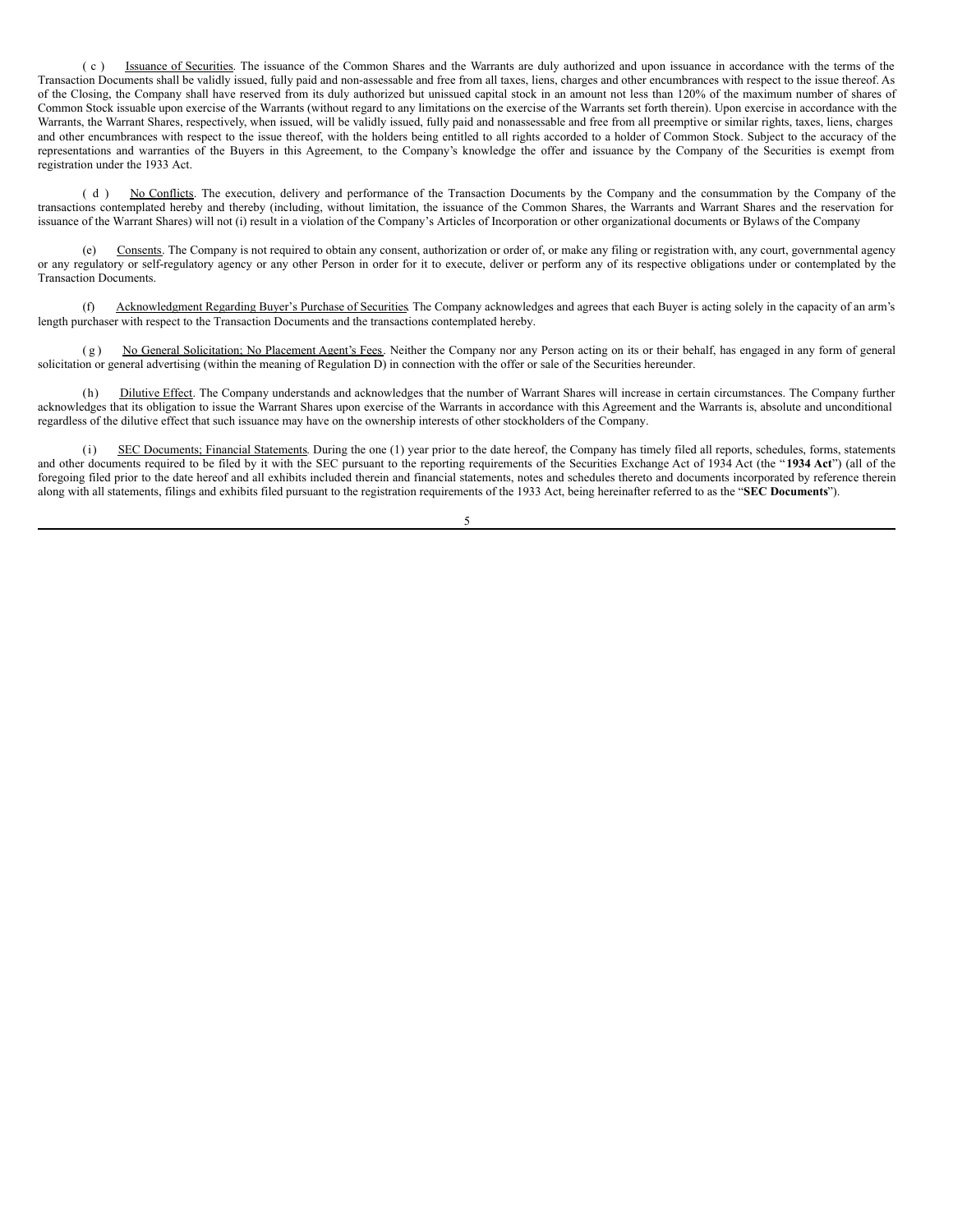(j) No Undisclosed Events, Liabilities, Developments or Circumstances. No event, liability, development or circumstance has occurred or exists that has not been disclosed by the Company under applicable securities laws which would have a material adverse effect on any Buyer's investment hereunder.

(k) Conduct of Business; Regulatory Permits. Neither the Company nor any of the Subsidiaries is in violation of any material term of or in default under its Articles of Incorporation or bylaws, respectively. Without limiting the generality of the foregoing, the Company is not aware of any violation of any of the rules, regulations or requirements of the Principal Market and has no knowledge of any facts or circumstances that could reasonably lead to delisting or suspension of the Common Stock by the Principal Market in the foreseeable future.

(1) Foreign Corrupt Practices. To the Company's knowledge, neither the Company nor any of the Subsidiaries, nor to the Company's knowledge, any director, officer, agent, employee or other Person acting on behalf of the Company or any of the Subsidiaries has, in the course of its actions for, or on behalf of, the Company or any of the Subsidiaries (i) used any corporate funds for any unlawful contribution, gift, entertainment or other unlawful expenses relating to political activity; (ii) made any direct or indirect unlawful payment to any foreign or domestic government official or employee from corporate funds; (iii) violated or is in violation of any provision of the U.S. Foreign Corrupt Practices Act of 1977, as amended; or (iv) made any unlawful bribe, rebate, payoff, influence payment, kickback or other unlawful payment to any foreign or domestic government official or employee.

( m ) Transactions With Affiliates. Other than as disclosed in the SEC Documents, none of the officers, directors or employees of the Company or any of the Subsidiaries is presently a party to any transaction with the Company or any of the Subsidiaries (other than for ordinary course services as employees, officers or directors), including any contract, agreement or other arrangement providing for the furnishing of services to or by, providing for rental of real or personal property to or from, or otherwise requiring payments to or from any such officer, director or employee or, to the knowledge of the Company or any of the Subsidiaries, any corporation, partnership, trust or other entity in which any such officer, director, or employee has a substantial interest or is an officer, director, trustee or partner.

( n ) Equity Capitalization. As of the date hereof, the authorized capital stock of the Company consists of 100,000,000 shares of Common Stock, of which 11,889,262 shares are issued and outstanding, and 8,011,430 shares are reserved for issuance pursuant to securities (other than the Warrants) exercisable or exchangeable for, or convertible into, Common Stock. No shares of Common Stock are held in treasury. All of such outstanding shares are duly authorized and have been, or upon issuance will be, validly issued and are fully paid and non-assessable. Except as disclosed in in the SEC Documents: (i) none of the Company's or any Subsidiary's capital stock is subject to preemptive rights or any other similar rights or any liens or encumbrances suffered or permitted by the Company or any Subsidiary; (ii) except as disclosed in the SEC Documents, there are no outstanding options, warrants, scrip, rights to subscribe to, calls or commitments of any character whatsoever relating to, or securities or rights convertible into, or exercisable or exchangeable for, any capital stock of the Company or any of the Subsidiaries, or contracts, commitments, understandings or arrangements by which the Company or any of the Subsidiaries is or may become bound to issue additional capital stock of the Company or any of the Subsidiaries or options, warrants, scrip, rights to subscribe to, calls or commitments of any character whatsoever relating to, or securities or rights convertible into, or exercisable or exchangeable for, any capital stock of the Company or any of the Subsidiaries; (iii) there are no agreements or arrangements under which the Company or any of the Subsidiaries is obligated to register the sale of any of their securities under the 1933 Act (except pursuant to Section 4(1) hereof); (iv) there are no outstanding securities or instruments of the Company or any of the Subsidiaries which contain any redemption or similar provisions, and there are no contracts, commitments, understandings or arrangements by which the Company or any of the Subsidiaries is or may become bound to redeem a security of the Company or any of the Subsidiaries; and (v) there are no securities or instruments containing anti-dilution or similar provisions that will be triggered by the issuance of the Securities.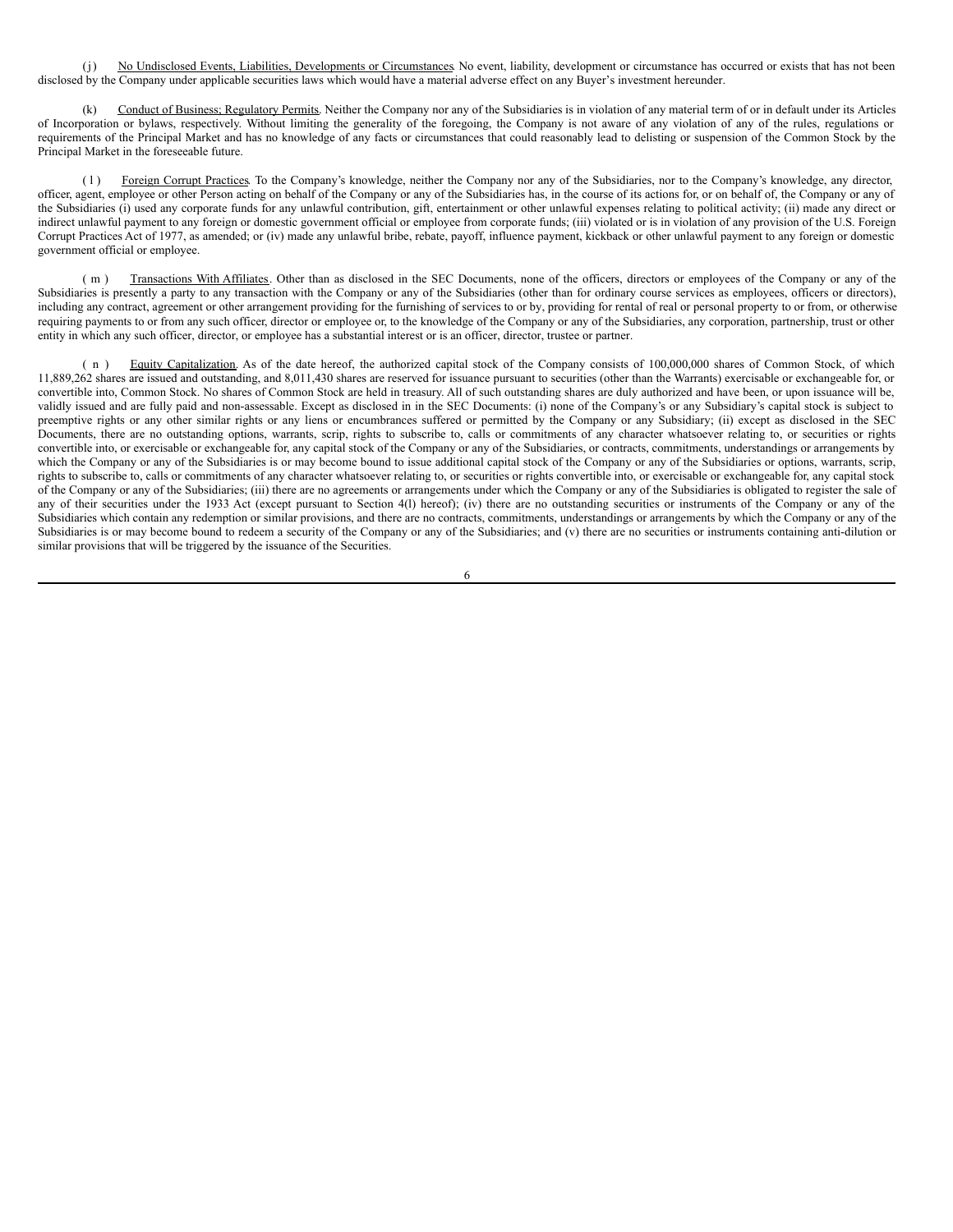(o) Indebtedness. Except as disclosed in the SEC Documents, neither the Company nor any of the Subsidiaries has any outstanding Indebtedness (as defined below) "**Indebtedness**" of any Person means, without duplication, all indebtedness for borrowed money and all obligations evidenced by notes, bonds, debentures or similar instruments.

(p) Absence of Litigation. Except as set forth in the SEC Documents, to the knowledge of the Company, there is no action, suit, proceeding, inquiry or investigation before or by the Principal Market, any court, public board, government agency, self-regulatory organization or body pending or, to the knowledge of the Company, threatened against or affecting the Company or any of the Subsidiaries, the Common Stock or any of the Company's or the Subsidiaries' officers or directors which is outside of the ordinary course of business or individually or in the aggregate could have a Material Adverse Effect.

Employee Relations. Neither the Company nor any of the Subsidiaries is a party to any collective bargaining agreement or employs any member of a union. The Company believe that its and its Subsidiaries' relations with their respective employees are good. Except as set forth in the SEC Documents, no executive officer (as defined in Rule 501(f) promulgated under the 1933 Act) or other key employee of the Company or any of the Subsidiaries has notified the Company or any such Subsidiary that such officer intends to leave the Company or any such Subsidiary or otherwise terminate such officer's employment with the Company or any such Subsidiary.

(r) Intellectual Property Rights. The Company and the Subsidiaries own or possess the rights or licenses to use the trademarks, trade names, service marks and service mark registrations set forth in the SEC Documents ("**Intellectual Property Rights**"). To the Company's knowledge, there is no claim, action or proceeding being made or brought, or to the knowledge of the Company or any of the Subsidiaries, being threatened, against the Company or any of the Subsidiaries regarding their Intellectual Property Rights, except as disclosed in the SEC Documents.

(s) Tax Status. The Company and each of the Subsidiaries (i) has timely made or filed all foreign, federal and state income and all other tax returns, reports and declarations required by any jurisdiction to which it is subject, (ii) has timely paid all taxes and other governmental assessments and charges that are material in amount, shown or determined to be due on such returns, reports and declarations, except those being contested in good faith and (iii) has set aside on its books provision reasonably adequate for the payment of all taxes for periods subsequent to the periods to which such returns, reports or declarations apply, except in each case where the failure to file, pay or set aside would not have a Material Adverse Effect. There are no unpaid taxes in any material amount claimed to be due by the taxing authority of any jurisdiction, and the officers of the Company and the Subsidiaries know of no basis for any such claim.

(t) Manipulation of Price. To the Company's knowledge, neither the Company nor any of the Subsidiaries has, and, to the knowledge of the Company, no Person acting on their behalf has, (i) taken, directly or indirectly, any action designed to cause or to result in the stabilization or manipulation of the price of any security of the Company to facilitate the sale or resale of any of the Securities, (ii) sold, bid for, purchased, or paid any compensation for soliciting purchases of, any of the Securities, or (iii) paid or agreed to pay to any person any compensation for soliciting another to purchase any other securities of the Company or any of the Subsidiaries.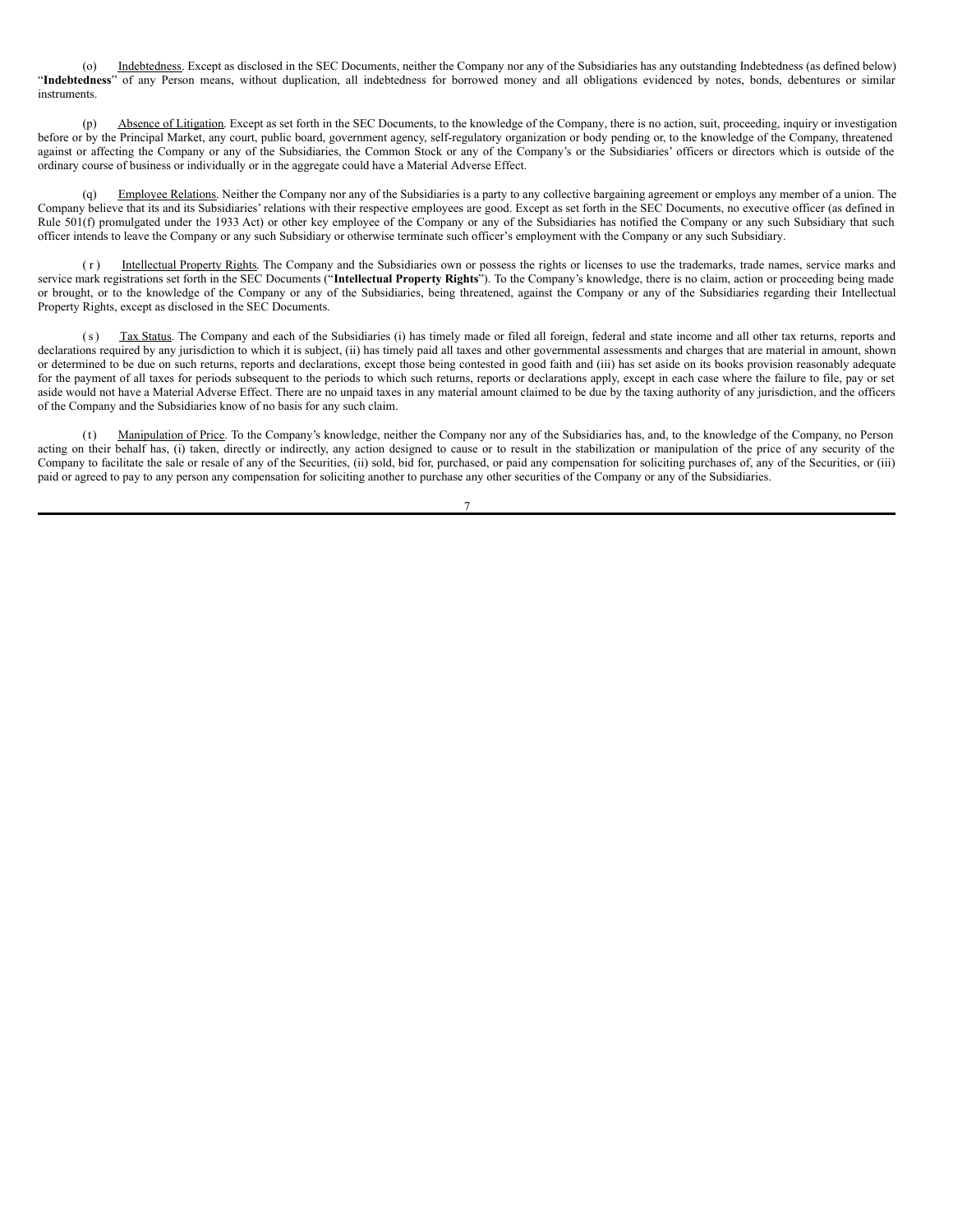(u) Transfer Taxes. On the Closing Date, all stock transfer or other taxes (other than income or similar taxes) which are required to be paid in connection with the sale and transfer of the Securities to be sold to each Buyer hereunder will be, or will have been, fully paid or provided for by the Company, and all laws imposing such taxes will be or will have been complied with.

(v) Shell Company Status. The Company is not, and has not, since July 15, 2015, been, an issuer identified in Rule 144(i)(1).

( w ) No "Bad Actor" Disqualification Events. No "bad actor" disqualifying event described in Rule 506(d)(1)(i)–(viii) of the 1933 Act (a "**Disqualification Event**") is applicable to the Company or, to the Company's knowledge, any Company Covered Person (as defined below), except for a Disqualification Event as to which Rule 506(d)(2)(ii–iv) or (d)(3), is applicable. "**Company Covered Person**" means, with respect to the Company as an "issuer" for purposes of Rule 506 promulgated under the 1933 Act, any Person listed in the first paragraph of Rule 506(d)(1).

( x ) Disclosure. All disclosure provided to the Buyers regarding the Company and the Subsidiaries, their businesses and the transactions contemplated hereby, including the Schedules to this Agreement, furnished by or on behalf of the Company or any of the Subsidiaries is true and correct and does not contain any untrue statement of a material fact or omit to state any material fact necessary in order to make the statements made therein, in the light of the circumstances under which they were made, not misleading. No event or circumstance has occurred or information exists with respect to the Company or any of the Subsidiaries or its or their business, properties, liabilities, prospects, operations (including results thereof) or conditions (financial or otherwise), which, under applicable law, rule or regulation, requires public disclosure at or before the date hereof or announcement by the Company but which has not been so publicly announced or disclosed. The Company acknowledges and agrees that no Buyer makes or has made any representations or warranties with respect to the transactions contemplated hereby other than those specifically set forth in Sections 2.

## **4. COVENANTS.**

(a) Best Efforts. Each party shall use its best efforts timely to satisfy each of the covenants conditions to be satisfied by it as provided in Sections 6 and 7 of this Agreement.

(b) Form D and Blue Sky. The Company agrees to file a Form D with respect to the Securities as required under Regulation D and to provide a copy thereof to each Buyer promptly after such filing (provided that this requirement shall be deemed satisfied upon the filing of the Form D through the SEC's EDGAR system). The Company shall make all filings and reports relating to the offer and sale of the Securities required under applicable securities or "Blue Sky" laws of the states of the United States following the Closing Date.

( c ) Reporting Status. Until the date on which the Buyers shall have sold all of the Registrable Securities (as defined in Section 4(l) below) (the "**Reporting Period**"), the Company shall timely file all reports required to be filed with the SEC pursuant to the 1934 Act.

(d) Use of Proceeds. The Company shall use the net proceeds from the sale of the Securities for working capital and general corporate purposes.

(e) Fees. (i) The Company shall pay or reimburse Merida Capital Partners, LP ("Merida") or its designee(s) for all reasonable costs and expenses incurred by it or its affiliates in connection with the transactions contemplated by the Transaction, including for legal fees, documentation and implementation of the transactions contemplated by the Transaction Documents and due diligence in connection therewith, in an amount not to exceed \$15,000. The Company acknowledges that such fees and expenses may be withheld by Merida from its Purchase Price at the Closing.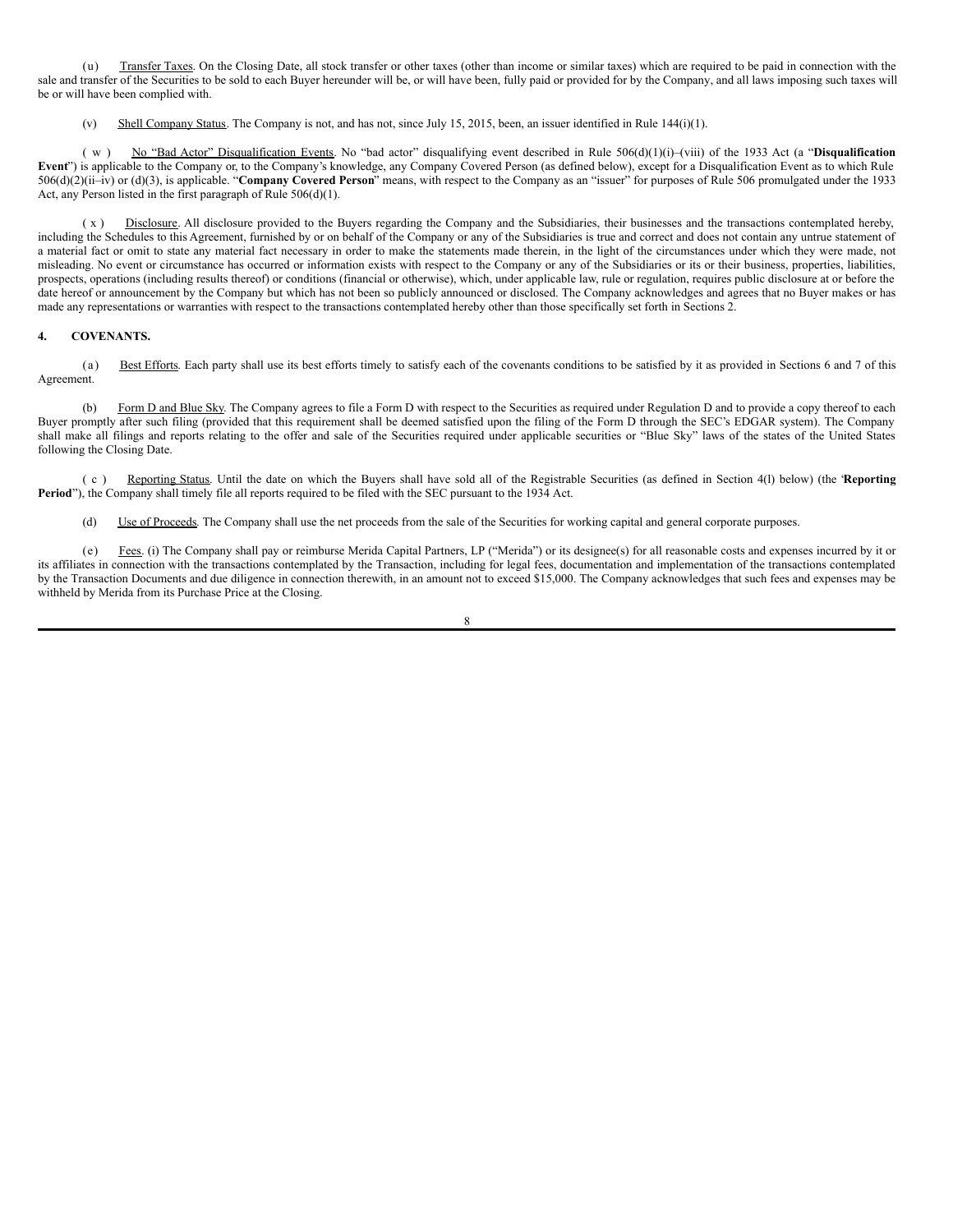(f) Disclosure of Transactions and Other Material Information. The Company shall issue a press release (the "**Press Release"**) and shall file a Current Report on Form 8-K as and when required, reasonably acceptable to the Buyers, disclosing all the material terms of the transactions contemplated by the Transaction Documents.

(g) Conduct of Business. The business of the Company and the Subsidiaries shall not knowingly be conducted in violation of any law, ordinance or regulation of any governmental entity, except where such violations would not result, either individually or in the aggregate, in a Material Adverse Effect.

Registrations. If (i) the closing bid price for the Company's shares of Common Stock equals or exceeds \$3.00 for a period of 30 consecutive days, or (ii) if the Company submits an application to list or make available for quotation its shares of Common Stock on the New York Stock Exchange, the Nasdaq Global Market, the Nasdaq Global Select Market or the Nasdaq Capital Market, the Company shall at each such time give prompt written notice to each Buyer of the occurrence of the foregoing. Upon the written request of a Buyer made within thirty (30) days after the receipt of any such notice (which request shall specify the Registrable Securities intended to be disposed of by Buyer), the Company shall, at its sole cost and expense, use its best efforts to effect the registration of all Registrable Securities which the Company has been so requested to register by each Buyer, to the extent requisite to permit the disposition (in accordance with the intended methods of disposition) of the Registrable Securities by Buyer, by filing a registration statement on Form S-1 ("**Registration Statement**") which covers the securities which the Company proposes to register as soon as practicable, and in any event within sixty (60) days after the date such request is given by the Buyer and the Company shall use its best efforts to cause such Registration Statement to be declared effective within 120 days after such filing. The Company shall provide a copy of any such registration statements to Buyers prior to filing and incorporate any reasonable comments of the Buyers upon their review. If any Buyer shall have transferred all or part of its Registrable Securities, then for purposes of this Section, the term "Buyer" shall reference Buyer and/or such transferee(s). For purposes hereof, "Registrable Securities" means (i) the Common Shares, (ii) the Warrant Shares issued or issuable upon exercise of the Warrants and (iii) any capital stock of the Company issued or issuable with respect to the Common Shares, the Warrant Shares or the Warrants, including, without limitation, (1) as a result of any share split, share dividend, recapitalization, exchange or similar event or otherwise and (2) shares of capital stock of the Company into which the shares of Common Stock are converted or exchanged and shares of capital stock of a Successor Entity (as defined in the Warrants) into which the shares of Common Stock are converted or exchanged, in each case, without regard to any limitations on exercise of the Warrants.

(i) Passive Foreign Investment Company. The Company shall conduct its business in such a manner as will ensure that the Company will not be deemed to constitute a passive foreign investment company within the meaning of Section 1297 of the U.S. Internal Revenue Code of 1986, as amended.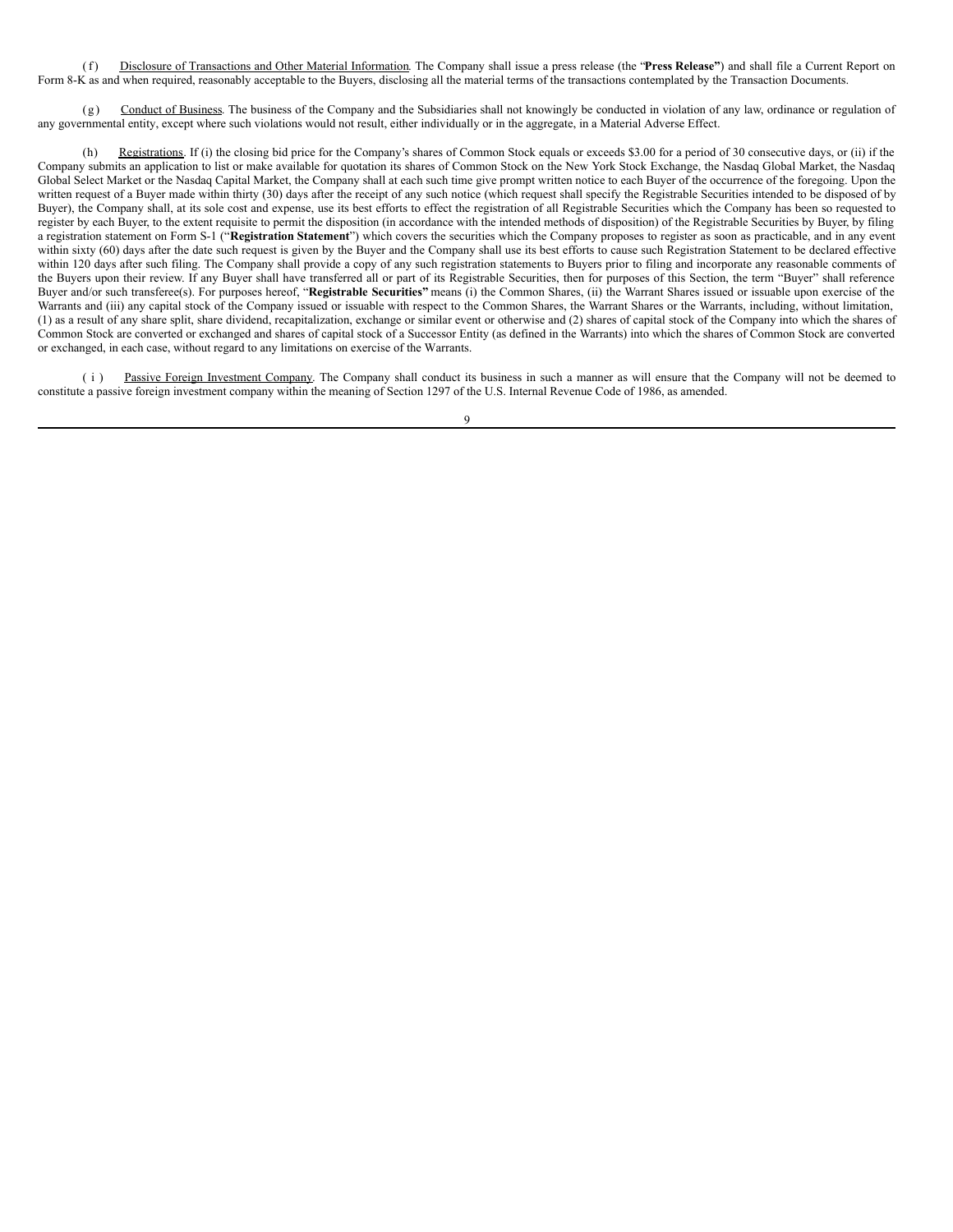(j) Right of First Refusal. If the Company shall sell 1,250,000 shares of Common Stock and related Warrants, unless the Company shall have first delivered to each Buyer, at least five (5) Business Days prior to the closing of such Future Offering (as defined herein), written notice describing the proposed Future Offering, including the terms and conditions thereof, and providing each Buyer an option during the five (5) Business Day period following delivery of such notice to purchase a pro rata portion of the securities being offered in the Future Offering on the same terms as contemplated by such Future Offering (the limitations referred to in this sentence and the preceding sentence are collectively referred to as the "**Right of First Refusa**l") (and subject to the exceptions described below), the Company will not conduct any equity financing (including debt with an equity component) ("**Future Offerings**") during the period beginning on the first Closing Date and ending six (6) months following the first Closing Date. In the event the terms and conditions of a proposed Future Offering are amended in any respect after delivery of the notice to each Buyer concerning the proposed Future Offering, the Company shall deliver a new notice to the Buyer describing the amended terms and conditions of the proposed Future Offering and the Buyer thereafter shall have an option during the five (5) Business Day period following delivery of such new notice to purchase its pro rata share of the securities being offered on the same terms as contemplated by such proposed Future Offering, as amended. The foregoing sentence shall apply to successive amendments to the terms and conditions of any proposed Future Offering. The Right of First Refusal shall not apply to any transaction involving (i) issuances to employees, officers, directors, contractors, consultants or other advisors approved by the Board, (ii) issuances of securities as consideration for a merger, consolidation or purchase of assets, or in connection with any strategic partnership or joint venture (the primary purpose of which is not to raise equity capital), or in connection with the disposition or acquisition of a business, product or license by the Company. The Right of First Refusal also shall not apply to the issuance of securities upon exercise or conversion of the Company's options, warrants or other convertible securities outstanding as of the date hereof or to the grant of additional options or warrants, or the issuance of additional securities, under any Company stock option or restricted stock plan approved by the shareholders of the Company.

## (k) Antidilution Adjustment.

As to any Buyer, during the sixty (60) days following the Closing Date, if the Company makes any issuance, sale, grant of any option or right to purchase or other disposition of any equity security or any equity-linked or related security (including, without limitation, any "equity security" as that term is defined under Rule 405 promulgated under the 1933 Act, any securities convertible into such equity securities, any preferred stock or any purchase rights) that is not an Excluded Security (as defined below), for a consideration per share that is less than the Purchase Price (adjusted for stock splits, combinations, dividends and the like occurring after the date hereof) (such lesser price is referred to herein as the "**Discounted Purchase Price**") (the foregoing, a "**Dilutive Issuance**"), then promptly after such Dilutive Issuance, the Company shall issue to such Buyer solely with respect to the Common Shares acquired pursuant to this Agreement or in connection with a Dilutive Issuance, without the payment of additional consideration, a number of additional shares of Common Stock (the "**Additional Shares**") equal to a fraction, the numerator of which shall be (i) the number of Common Shares acquired by the Buyer hereunder multiplied by \$2.00; plus (ii) the number of shares of common stock issued at the Discounted Purchase Price multiplied by the Discounted Purchase Price; (iii) divided by the denominator, which shall be the sum of the number of shares of common stock issued and outstanding immediately prior to the Dilutive Issuance plus the number of shares of common stock so issued in connection with the Dilutive Issuance. Upon any issuance of Additional Shares hereunder, such Additional Shares shall be included as Registrable Securities.

(ii) Excluded Securities include: (a) shares of Common Stock issued upon exercise or conversion of any exercisable or convertible securities outstanding as of the date hereof; (b) shares of Common Stock or securities convertible into Common Stock issued to officers, directors, contractors, consultants or other advisors approved by the Board or pursuant to the Company's Equity Incentive Plan; (c) shares of Common Stock or securities convertible into Common Stock issued in connection with in consideration for a merger, consolidation or purchase of assets, or in connection with any strategic partnership or joint venture (the primary purpose of which is not to raise equity capital), or in connection with the disposition or acquisition of a business, product or license by the Company, and (c) shares of Common Stock or securities convertible or exercisable into Common Stock that the holders of a majority of the outstanding Shares elect in writing to deem Excluded Securities.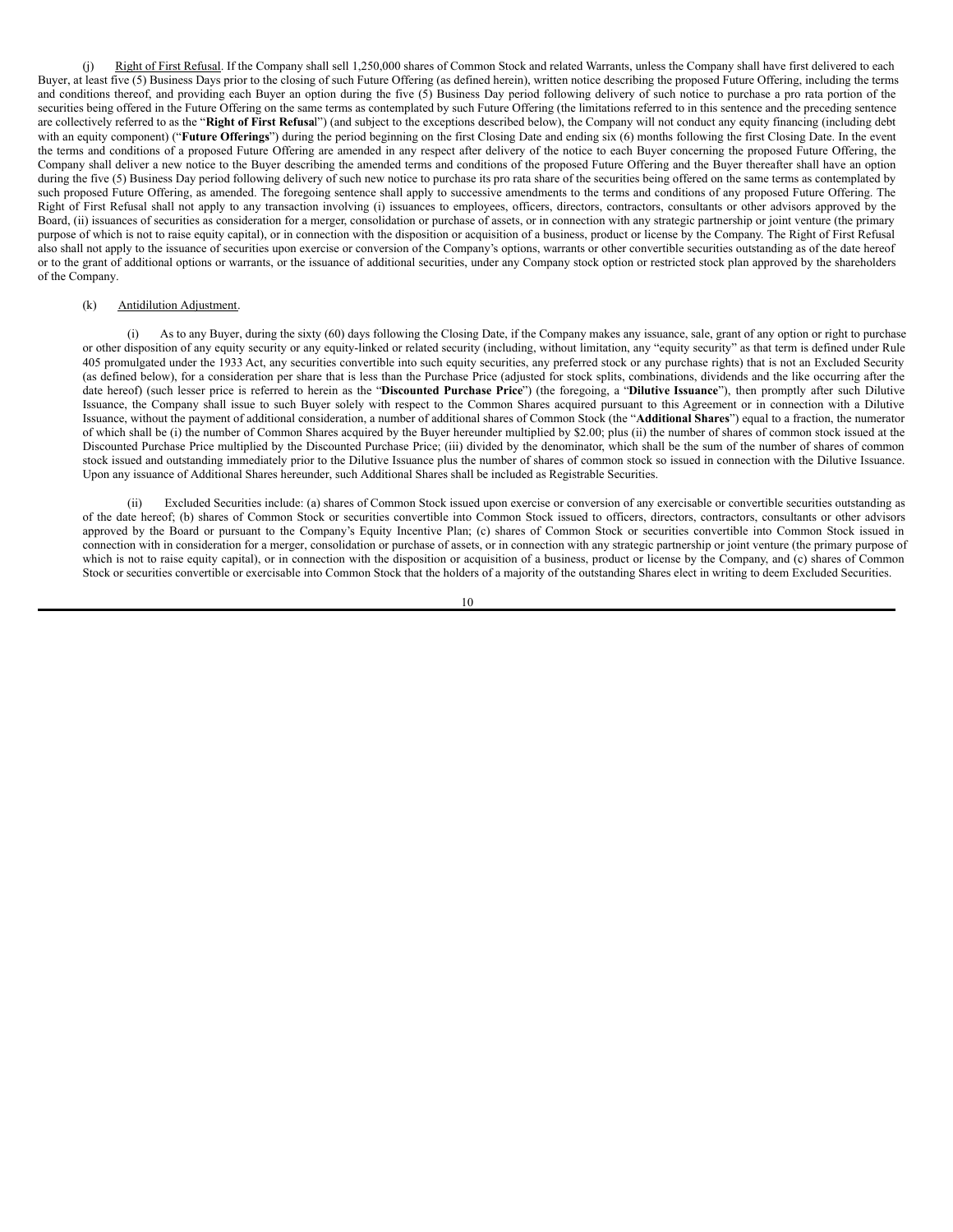## **5. REGISTER; LEGEND.**

(a) Register. The Company shall maintain at its principal executive offices (or such other office or agency of the Company as it may designate), a register for the Common Shares and the Warrants in which the Company shall record the name and address of the Person in whose name the Common Shares and the Warrants have been issued (including the name and address of each transferee), the number of Common Shares held by such Person and the number of Warrant Shares issuable upon exercise of the Warrants held by such Person.

(b) Legends. Each Buyer understands that the certificates or other instruments representing the Common Shares and the Warrants and, until such time as the resale of the Common Shares and the Warrant Shares (as the case may be) have been registered under the 1933 Act as contemplated by Section 4(l) hereof or are eligible for sale pursuant to Rule 144, the stock certificates representing the Common Shares and the Warrant Shares (as the case may be), except as set forth below, shall bear any legend as required by the "blue sky" laws of any state and a restrictive legend in substantially the following form (and a stop-transfer order may be placed against transfer of such stock certificates):

> [NEITHER THE ISSUANCE AND SALE OF THE SECURITIES REPRESENTED BY THIS CERTIFICATE NOR THE SECURITIES INTO WHICH THESE SECURITIES ARE [EXERCISABLE] HAVE BEEN][THE SECURITIES REPRESENTED BY THIS CERTIFICATE HAVE NOT BEEN] REGISTERED UNDER THE SECURITIES ACT OF 1933, AS AMENDED, OR APPLICABLE STATE SECURITIES LAWS. THE SECURITIES MAY NOT BE OFFERED FOR SALE, SOLD, TRANSFERRED OR ASSIGNED (I) IN THE ABSENCE OF (A) AN EFFECTIVE REGISTRATION STATEMENT FOR THE SECURITIES UNDER THE SECURITIES ACT OF 1933, AS AMENDED, OR (B) AN OPINION OF COUNSEL TO THE HOLDER (IF REQUESTED BY THE COMPANY), IN A FORM REASONABLY ACCEPTABLE TO THE COMPANY, THAT REGISTRATION IS NOT REQUIRED UNDER SAID ACT OR (II) UNLESS SOLD OR ELIGIBLE TO BE SOLD PURSUANT TO RULE 144 OR RULE 144A UNDER SAID ACT.

### **6. CONDITIONS TO THE COMPANY'S OBLIGATION TO SELL.**

(a) The obligation of the Company hereunder to issue and sell the Common Shares and the related Warrants to each Buyer at the Closing is subject to the satisfaction, at or before the Closing Date, of each of the following conditions, provided that these conditions are for the Company's sole benefit and may be waived by the Company at any time in their sole discretion by providing each Buyer with prior written notice thereof:

(i) Such Buyer shall have executed each of the Transaction Documents to which it is a party and delivered the same to the Company.

(ii) Such Buyer shall have delivered to the Company the Purchase Price for the Common Shares and the related Warrants being purchased by such Buyer at the Closing by wire transfer of immediately available funds pursuant to the wire instructions provided by the Company.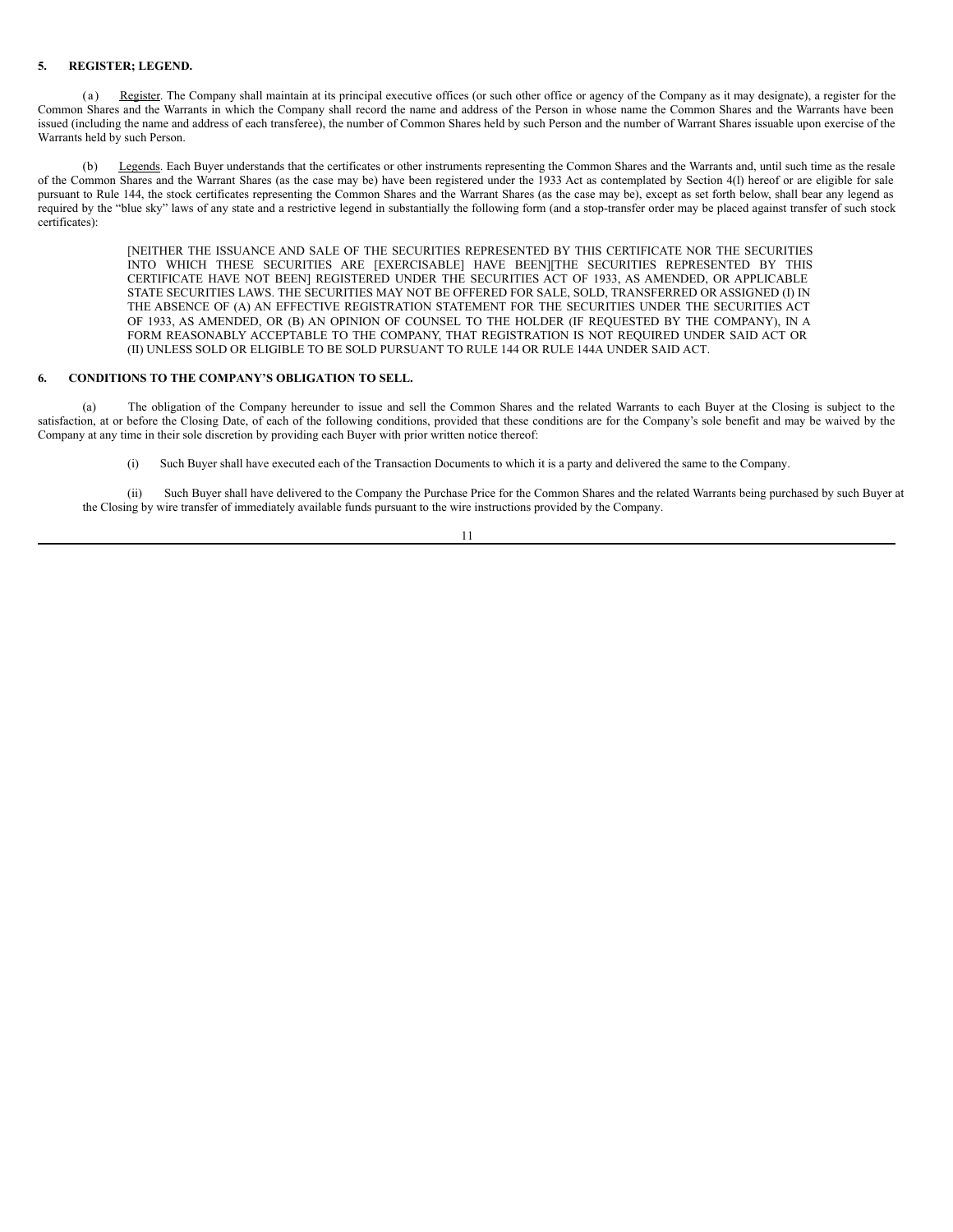(iii) The representations and warranties of such Buyer shall be true and correct in all material respects as of the date when made and as of the Closing Date as though originally made at that time (except for representations and warranties that speak as of a specific date, which shall be true and correct as of such date), and such Buyer shall have performed, satisfied and complied in all material respects with the covenants, agreements and conditions required by this Agreement to be performed, satisfied or complied with by such Buyer at or prior to the Closing Date.

## **7. CONDITIONS TO EACH BUYER'S OBLIGATION TO PURCHASE.**

(a) The obligation of each Buyer hereunder to purchase the Common Shares and the related Warrants at the Closing is subject to the satisfaction, at or before the Closing Date, of each of the following conditions, provided that these conditions are for each Buyer's sole benefit and may be waived by such Buyer at any time in its sole discretion by providing the Company with prior written notice thereof:

(i) The Company shall have duly executed and delivered to such Buyer (A) each of the Transaction Documents and (B) the Common Shares (in such numbers as is set forth across from such Buyer's name in column (3) of the Schedule of Buyers and the related Warrants (for such number of shares of Common Stock as is set forth across from such Buyer's name in column (4) of the Schedule of Buyers) being purchased by such Buyer at the Closing pursuant to this Agreement.

(ii) The Company shall have delivered to such Buyer a certificate evidencing the incorporation and good standing of the Company in its state of incorporation issued by the Secretary of State of such state as of a date within ten (10) days of the Closing Date.

(iii) Each and every representation and warranty of the Company shall be true and correct in all material respects as of the date when made and as of the Closing Date as though made at that time (except for representations and warranties that speak as of a specific date, which shall be true and correct as of such date) and the Company shall have performed, satisfied and complied in all material respects with the covenants, agreements and conditions required to be performed, satisfied or complied with by the Company at or prior to the Closing Date.

(iv) The Company shall have delivered to such Buyer a letter from the Company's transfer agent certifying the number of shares of Common Stock outstanding on the Closing Date immediately prior to the Closing.

(v) The Common Stock (I) shall be designated for quotation or listed on the Principal Market and (II) shall not have been suspended, as of the Closing Date, by the SEC or the Principal Market from trading on the Principal Market nor shall suspension by the SEC or the Principal Market have been threatened, as of the Closing Date, in writing by the SEC or the Principal Market.

(vi) The Company shall have obtained all governmental, regulatory or third-party consents and approvals, if any, necessary for the sale of the Securities, including without limitation, those required by the Principal Market.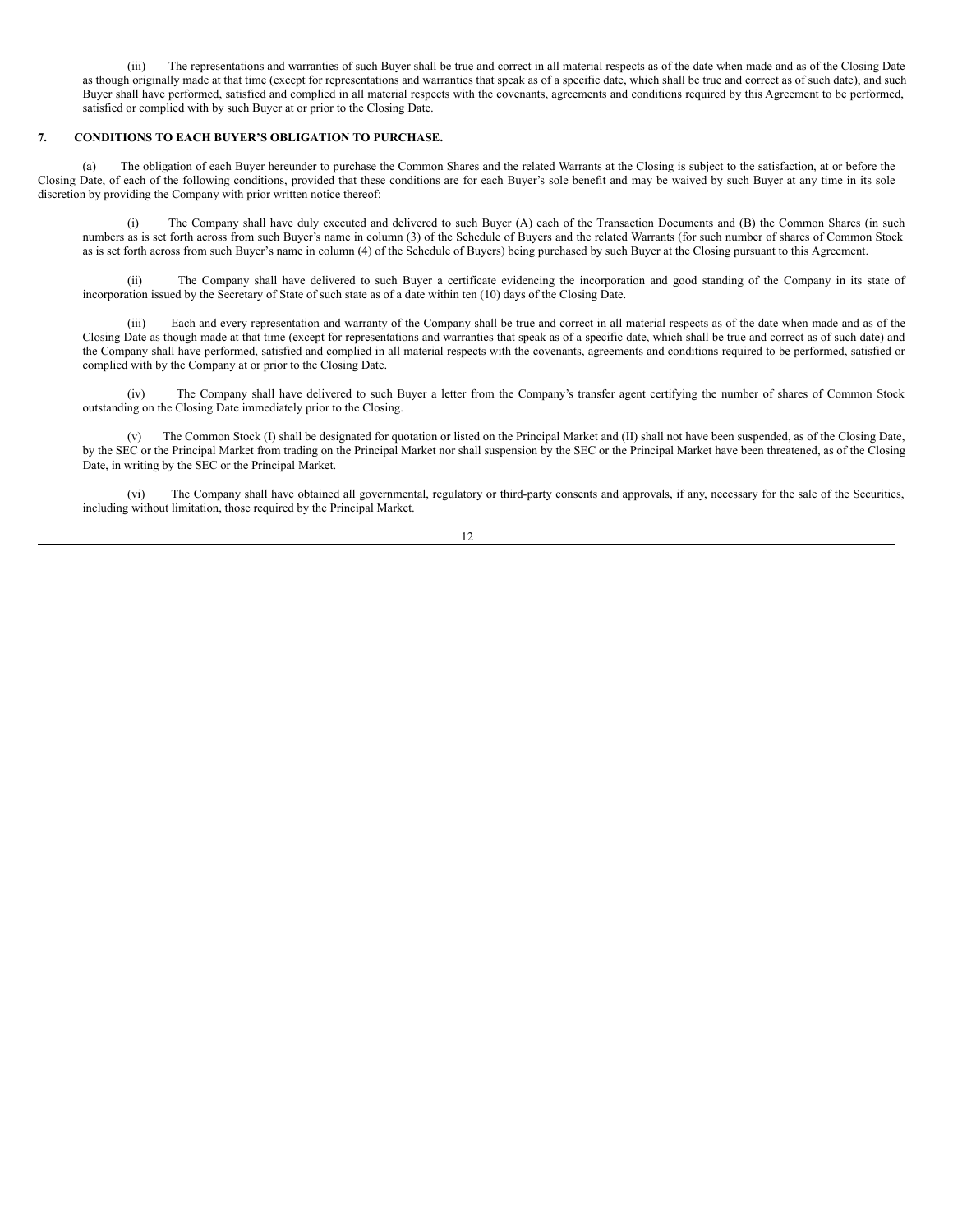(vii) No statute, rule, regulation, executive order, decree, ruling or injunction shall have been enacted, entered, promulgated or endorsed by any court or governmental authority of competent jurisdiction that prohibits the consummation of any of the transactions contemplated by the Transaction Documents.

(viii) Since the date of execution of this Agreement, no event or series of events shall have occurred that reasonably would have or result in a Material Adverse Effect.

(ix) The Company shall have delivered to Merida, a consulting agreement (the "**Consulting Agreement**") in the form attached hereto as**Exhibit B**.

(x) The Company and the Subsidiaries shall have delivered to such Buyer such other documents relating to the transactions contemplated by this Agreement as such Buyer or its counsel may reasonably request.

### **8. TERMINATION.**

In the event that the Closing shall not have occurred with respect to a Buyer on or before ten (10) days from the date hereof due to the Company's or such Buyer's failure to satisfy the conditions set forth in Sections 6 and 7 above (and a non-breaching party's failure to waive such unsatisfied condition(s)), any such non-breaching party at any time shall have the right to terminate its obligations under this Agreement with respect to such breaching party on or after the close of business on such date without liability of such non-breaching party to any other party; provided, however, that the abandonment of the sale and purchase of the Common Shares and the Warrants shall be applicable only to such non-breaching party providing such written notice; provided further, notwithstanding any such termination the Company shall remain obligated to reimburse the non-breaching Buyers for the expenses described in Section 4(g) above. Nothing contained in this Section 8 shall be deemed to release any party from any liability for any breach by such party of the terms and provisions of this Agreement or the other Transaction Documents or to impair the right of any party to compel specific performance by any other party of its obligations under this Agreement or the other Transaction Documents.

## **9. MISCELLANEOUS.**

( a ) Governing Law; Jurisdiction; Jury Trial. All questions concerning the construction, validity, enforcement and interpretation of this Agreement shall be governed by the internal laws of the State of New York, without giving effect to any choice of law or conflict of law provision or rule (whether of the State of New York or any other jurisdictions) that would cause the application of the laws of any jurisdictions other than the State of New York. Each party hereby irrevocably submits to the exclusive jurisdiction of the state and federal courts sitting in The City of New York, Borough of Manhattan, for the adjudication of any dispute hereunder or in connection herewith or with any transaction contemplated hereby or discussed herein, and hereby irrevocably waives, and agrees not to assert in any suit, action or proceeding, any claim that it is not personally subject to the jurisdiction of any such court, that such suit, action or proceeding is brought in an inconvenient forum or that the venue of such suit, action or proceeding is improper. Each party hereby irrevocably waives personal service of process and consents to process being served in any such suit, action or proceeding by mailing a copy thereof to such party at the address for such notices to it under this Agreement and agrees that such service shall constitute good and sufficient service of process and notice thereof. Nothing contained herein shall be deemed to limit in any way any right to serve process in any manner permitted by law. EACH PARTY HEREBY IRREVOCABLY WAIVES ANY RIGHT IT MAY HAVE, AND AGREES NOT TO REQUEST, A JURY TRIAL FOR THE ADJUDICATION OF ANY DISPUTE HEREUNDER OR IN CONNECTION WITH OR ARISING OUT OF THIS AGREEMENT OR ANY TRANSACTION CONTEMPLATED HEREBY.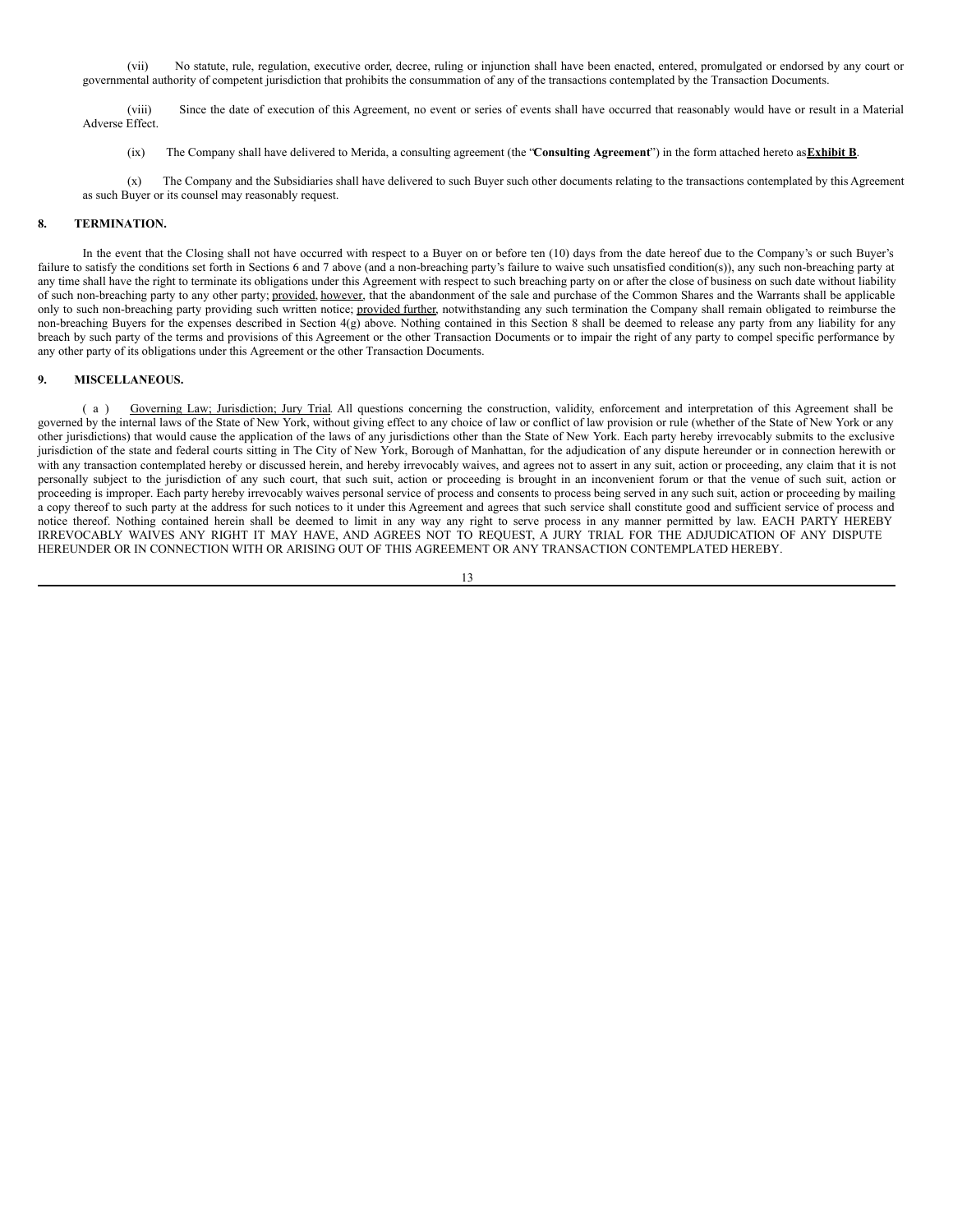( b ) Counterparts. This Agreement may be executed in two or more identical counterparts, all of which shall be considered one and the same agreement and shall become effective when counterparts have been signed by each party and delivered to the other party. In the event that any signature is delivered by facsimile transmission or by an e-mail which contains a portable document format (.pdf) file of an executed signature page, such signature page shall create a valid and binding obligation of the party executing (or on whose behalf such signature is executed) with the same force and effect as if such signature page were an original thereof.

( c ) Headings; Gender. The headings of this Agreement are for convenience of reference and shall not form part of, or affect the interpretation of, this Agreement. Unless the context clearly indicates otherwise, each pronoun herein shall be deemed to include the masculine, feminine, neuter, singular and plural forms thereof. The terms "including," "includes," "include" and words of like import shall be construed broadly as if followed by the words "without limitation." The terms "herein," "hereunder," "hereof" and words of like import refer to this entire Agreement instead of just the provision in which they are found.

(d) Severability. If any provision of this Agreement shall be invalid or unenforceable in any jurisdiction, such invalidity or unenforceability shall not affect the validity or enforceability of the remainder of this Agreement in that jurisdiction or the validity or enforceability of any provision of this Agreement in any other jurisdiction.

( e ) Entire Agreement; Amendments. This Agreement, the other Transaction Documents and the schedules and exhibits attached hereto and thereto and the instruments referenced herein and therein supersede all other prior oral or written agreements between the Buyers, the Company, the Subsidiaries, their affiliates and Persons acting on their behalf with respect to the matters contained herein and therein (provided that the foregoing shall not have any effect on any agreements any Buyer has entered into with the Company or any of its Subsidiaries prior to the date hereof with respect to any prior investment made by such Buyer in the Company), and this Agreement, the other Transaction Documents, the schedules and exhibits attached hereto and thereto and the instruments referenced herein and therein contain the entire understanding of the parties with respect to the matters covered herein and therein and, except as specifically set forth herein or therein, neither the Company nor any Buyer makes any representation, warranty, covenant or undertaking with respect to such matters. No provision of this Agreement may be amended or waived other than by an instrument in writing signed by the Company and the holders of at least eighty percent (80%) of the Common Shares issued and issuable hereunder, and any amendment or to, or waiver of any provision of, this Agreement made in conformity with the provisions of this Section 9(e) shall be binding on all Buyers and holders of Securities, as applicable, provided that any party may give a waiver in writing as to itself. No such amendment or waiver (unless given pursuant to the foregoing proviso) shall be effective to the extent that it applies to less than all of the holders of the Common Shares then outstanding. No consideration shall be offered or paid to any Person to amend or consent to a waiver or modification of any provision of any of the Transaction Documents unless the same consideration also is offered to all of the parties to the Transaction Documents, holders of the Common Shares or holders of the Warrants (as the case may be). The Company has not, directly or indirectly, made any agreements with any Buyers relating to the terms or conditions of the transactions contemplated by the Transaction Documents except as set forth in the Transaction Documents. Without limiting the foregoing, the Company confirms that, except as set forth in this Agreement, no Buyer has made any commitment or promise or has any other obligation to provide any financing to the Company, any Subsidiary or otherwise.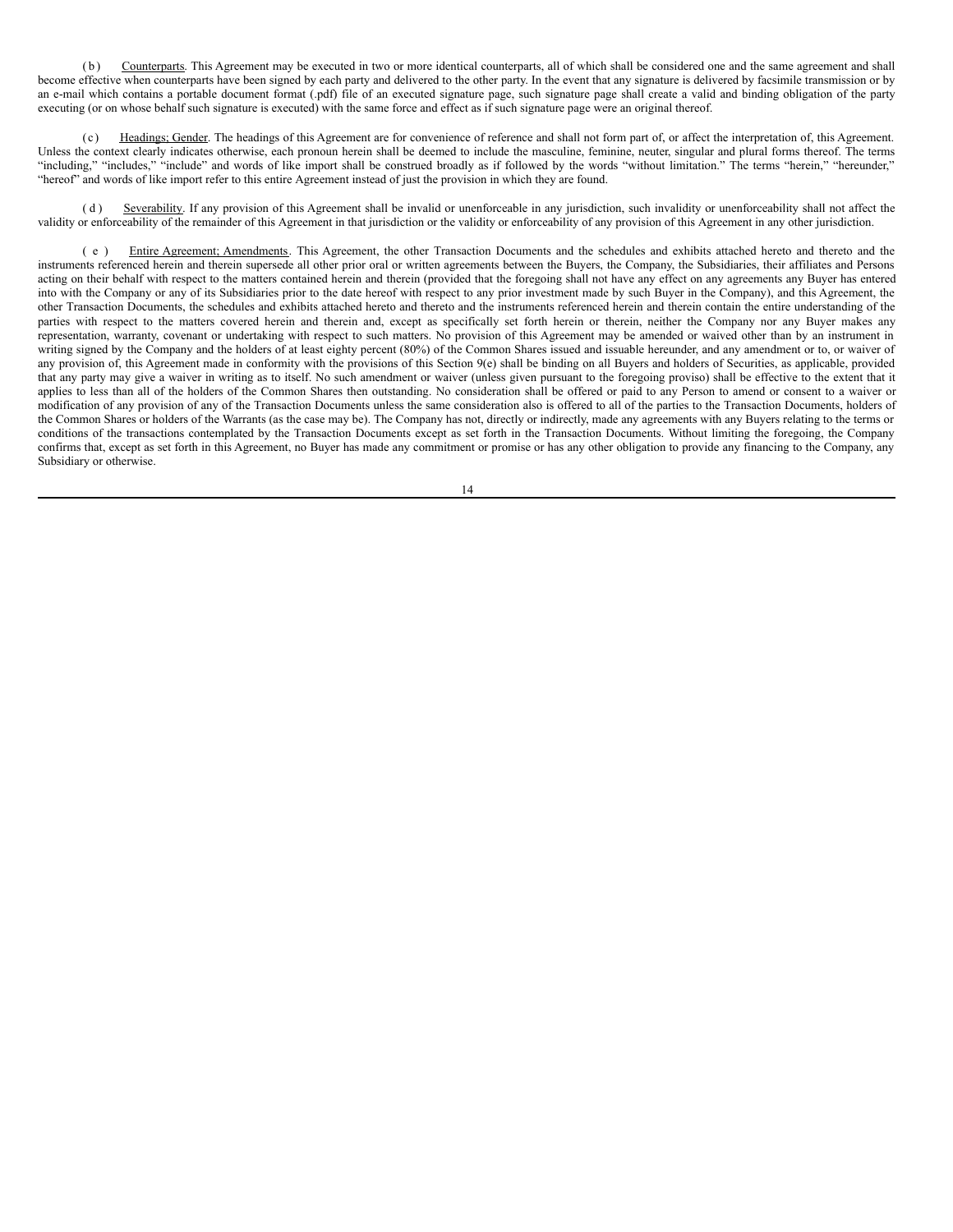(f) Notices. Any notices, consents, waivers or other communications required or permitted to be given under the terms of this Agreement must be in writing and will be deemed to have been delivered: (i) upon receipt, when delivered personally; (ii) upon receipt, when sent by facsimile (provided confirmation of transmission is mechanically or electronically generated and kept on file by the sending party); or (iii) one (1) Business Day after deposit with an overnight courier service with next day delivery specified, in each case, properly addressed to the party to receive the same. The addresses and facsimile numbers for such communications shall be:

If to the Company:

GrowGeneration, Corp. 503 North Main St. Pueblo, CO 81003 Telephone: Facsimile: Attention: Chief Executive Officer

with a copy (for informational purposes only) to:

Robinson & Cole LLP 1055 Washington Blvd Stamford, CT<sub>06901</sub> Attn: Mitchell Lampert, Esq.

If to a Buyer, to its address and facsimile number set forth on the Schedule of Buyers, with copies to such Buyer's representatives as set forth on the Schedule of Buyers;

or to such other address and/or facsimile number and/or to the attention of such other Person as the recipient party has specified by written notice given to each other party five (5) days prior to the effectiveness of such change. Written confirmation of receipt (A) given by the recipient of such notice, consent, waiver or other communication, (B) mechanically or electronically generated by the sender's facsimile machine containing the time, date, recipient facsimile number and an image of the first page of such transmission or (C) provided by an overnight courier service shall be rebuttable evidence of personal service, receipt by facsimile or receipt from an overnight courier service in accordance with clause (i), (ii) or (iii) above, respectively.

(g) Successors and Assigns. This Agreement shall be binding upon and inure to the benefit of the parties and their respective successors and assigns, including any purchasers of any of the Securities. The Company shall not assign this Agreement or any rights or obligations hereunder without the prior written consent of the holders of at least eighty percent (80%) of the aggregate number of Registrable Securities issued and issuable under the Transaction Documents. A Buyer may assign some or all of its rights hereunder in connection with transfer of any of its Securities without the consent of the Company, in which event such assignee shall be deemed to be a Buyer hereunder with respect to such assigned rights.

(h) No Third-Party Beneficiaries. This Agreement is intended for the benefit of the parties hereto and their respective permitted successors and assigns, and is not for the benefit of, nor may any provision hereof be enforced by, any other Person, other than the Indemnitees referred to in Section 9(k).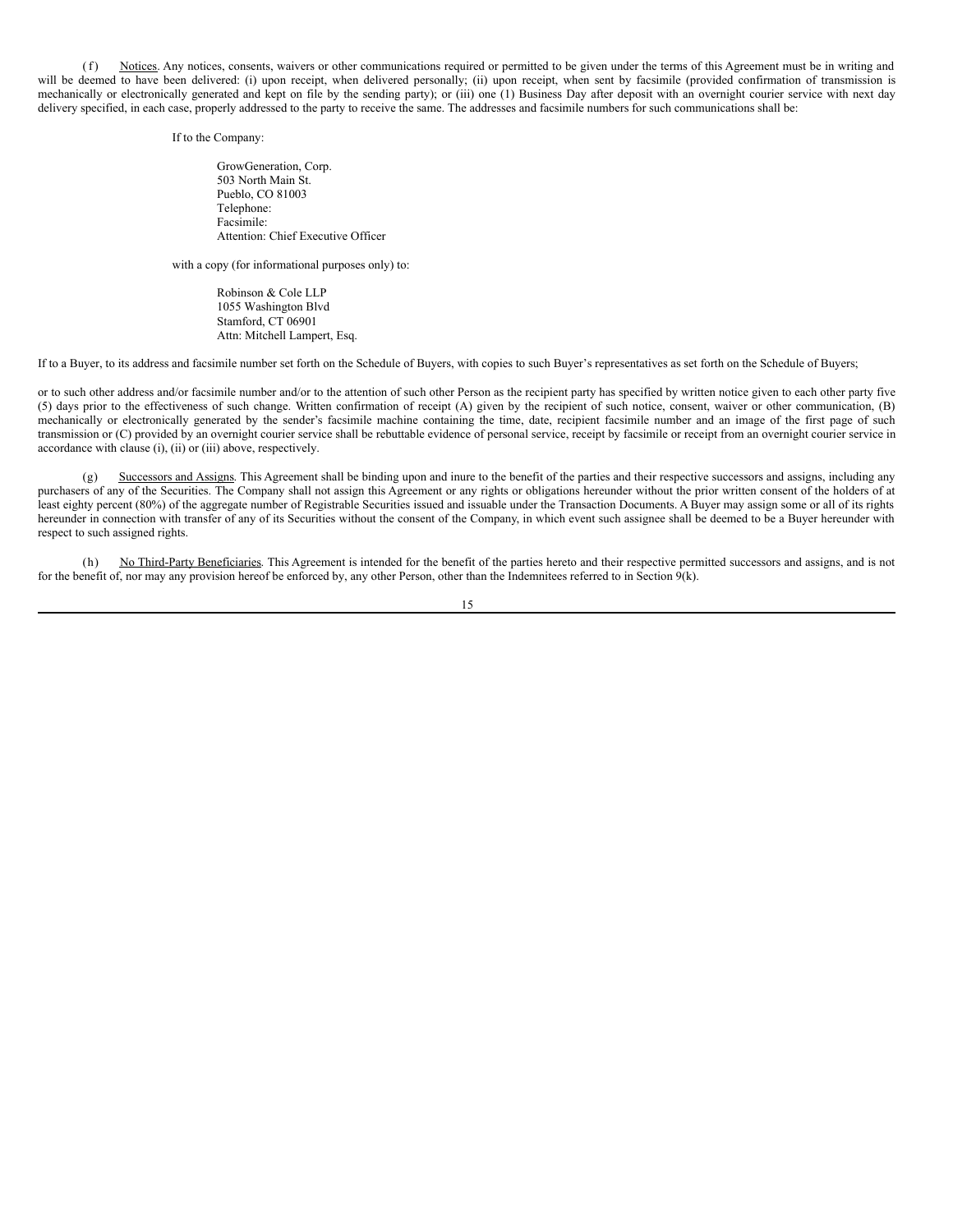(i) Survival. The representations, warranties, agreements and covenants shall survive the Closing. Each Buyer shall be responsible only for its own representations, warranties, agreements and covenants hereunder.

(j) Further Assurances. Each party shall do and perform, or cause to be done and performed, all such further acts and things, and shall execute and deliver all such other agreements, certificates, instruments and documents, as any other party may reasonably request in order to carry out the intent and accomplish the purposes of this Agreement and the consummation of the transactions contemplated hereby.

Indemnification. In consideration of each Buyer's execution and delivery of the Transaction Documents and acquiring the Securities thereunder and in addition to all of the Company's other obligations under the Transaction Documents, the Company shall defend, protect, indemnify and hold harmless each Buyer and each holder of any Securities and all of their stockholders, partners, members, officers, directors, employees and direct or indirect investors and any of the foregoing Persons' agents or other representatives (including, without limitation, those retained in connection with the transactions contemplated by this Agreement) (collectively, the " **Indemnitees**") from and against any and all actions, causes of action, suits, claims, losses, costs, penalties, fees, liabilities and damages, and expenses in connection therewith (irrespective of whether any such Indemnitee is a party to the action for which indemnification hereunder is sought), and including reasonable attorneys' fees and disbursements (the "**Indemnified** Liabilities"), incurred by any Indemnitee as a result of, or arising out of, or relating to (a) any misrepresentation or breach of any representation or warranty made by the Company or any Subsidiary in any of the Transaction Documents, (b) any breach of any covenant, agreement or obligation of the Company or any Subsidiary contained in any of the Transaction Documents or (c) any cause of action, suit or claim brought or made against such Indemnitee by a third party (including for these purposes a derivative action brought on behalf of the Company or any Subsidiary) and arising out of or resulting from (i) the execution, delivery, performance or enforcement of any of the Transaction Documents, (ii) any untrue statement or alleged untrue statement of a material fact in a registration statement or prospectus (as amended or supplemented) covering all or any portion of the Registrable Securities or the omission or alleged omission to state therein any material fact necessary to make the statements made therein, in light of the circumstances under which the statements therein were made, not misleading or (iii) any violation or alleged violation by the Company of the 1933 Act, the 1934 Act, any other law, including without limitation, any state securities law, or any rule or regulation thereunder relating to the offer or sale of the Registrable Securities pursuant to a registration statement, except, with respect to clause (iii), to the extent such Indemnified Liability arises from an Indemnitee's gross negligence, bad faith or willful misconduct. To the extent that the foregoing undertaking by the Company may be unenforceable for any reason, the Company shall make the maximum contribution to the payment and satisfaction of each of the Indemnified Liabilities which is permissible under applicable law.

No Strict Construction. The language used in this Agreement will be deemed to be the language chosen by the parties to express their mutual intent, and no rules of strict construction will be applied against any party.

(m) Remedies. Each Buyer and each holder of any Securities shall have all rights and remedies set forth in the Transaction Documents and all rights and remedies which such holders have been granted at any time under any other agreement or contract and all of the rights which such holders have under any law. Any Person having any rights under any provision of this Agreement shall be entitled to enforce such rights specifically (without posting a bond or other security), to recover damages by reason of any breach of any provision of this Agreement and to exercise all other rights granted by law. Furthermore, the Company recognizes that in the event that it or any fails to perform, observe, or discharge any or all of its or such) obligations under the Transaction Documents, any remedy at law may prove to be inadequate relief to the Buyers. The Company therefore agrees that the Buyers shall be entitled to seek specific performance and/or temporary, preliminary and permanent injunctive or other equitable relief from any court of competent jurisdiction in any such case without the necessity of proving actual damages and without posting a bond or other security.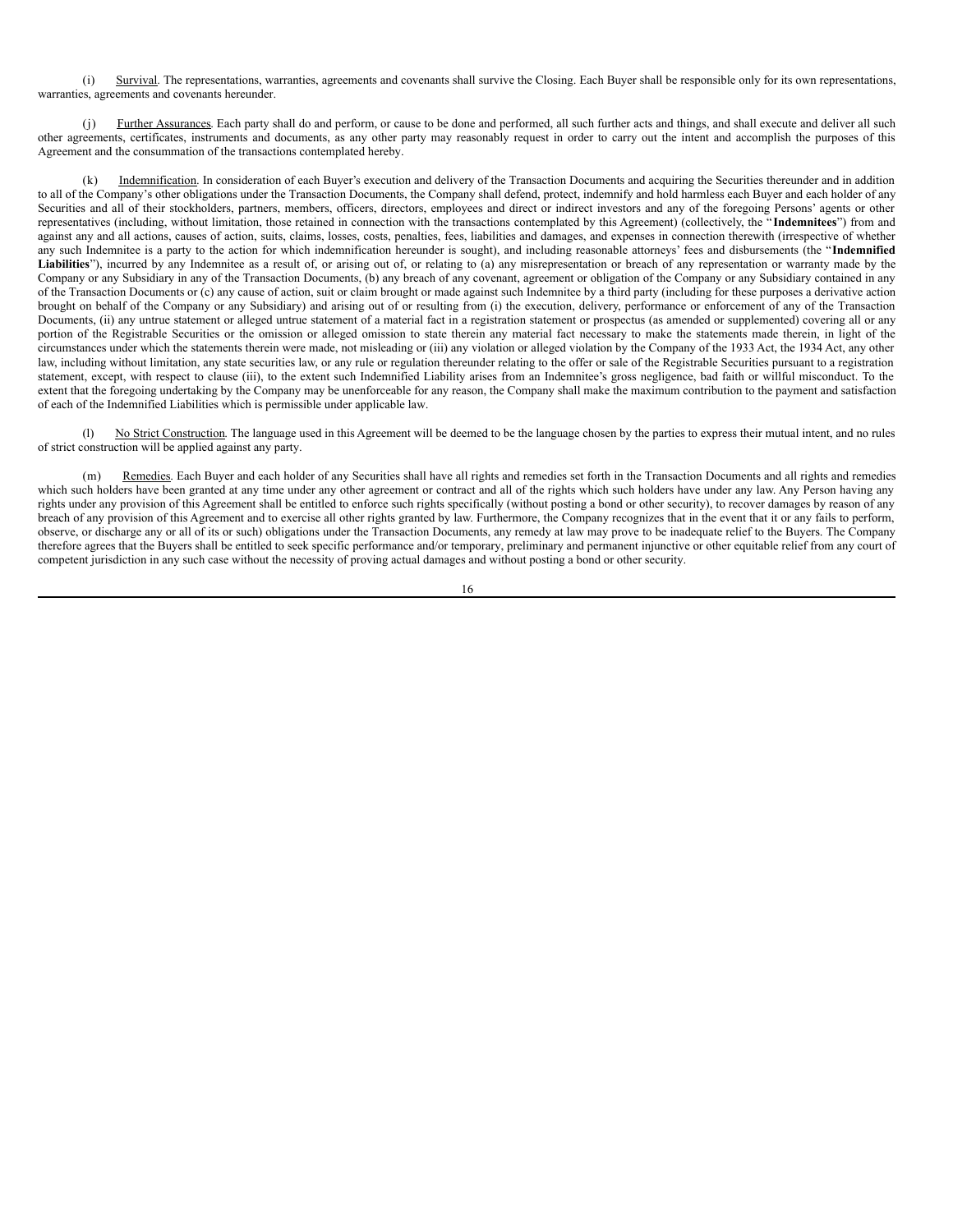( n ) Independent Nature of Buyers' Obligations and Rights. The obligations of each Buyer under the Transaction Documents are several and not joint with the obligations of any other Buyer, and no Buyer shall be responsible in any way for the performance of the obligations of any other Buyer under any Transaction Document. Nothing contained herein or in any other Transaction Document, and no action taken by any Buyer pursuant hereto or thereto, shall be deemed to constitute the Buyers as, and the Company acknowledges that the Buyers do not so constitute, a partnership, an association, a joint venture or any other kind of group or entity, or create a presumption that the Buyers are in any way acting in concert or as a group or entity with respect to such obligations or the transactions contemplated by the Transaction Documents or any matters, and the Company acknowledges that the Buyers are not acting in concert or as a group, and the Company shall not assert any such claim, with respect to such obligations or the transactions contemplated by the Transaction Documents. The decision of each Buyer to purchase Securities pursuant to the Transaction Documents has been made by such Buyer independently of any other Buyer. Each Buyer acknowledges that no other Buyer has acted as agent for such Buyer in connection with such Buyer making its investment hereunder and that no other Buyer will be acting as agent of such Buyer in connection with monitoring such Buyer's investment in the Securities or enforcing its rights under the Transaction Documents. Each Buyer confirms that each Buyer has independently participated with the Company in the negotiation of the transaction contemplated hereby with the advice of its own counsel and advisors. Each Buyer shall be entitled to independently protect and enforce its rights, including, without limitation, the rights arising out of this Agreement or out of any other Transaction Documents, and it shall not be necessary for any other Buyer to be joined as an additional party in any proceeding for such purpose. The use of a single agreement to effectuate the purchase and sale of the Securities contemplated hereby was solely in the control of the Company, not the action or decision of any Buyer, and was done solely for the convenience of the Company and not because it was required or requested to do so by any Buyer. It is expressly understood and agreed that each provision contained in this Agreement and in each other Transaction Document is between the Company and a Buyer, solely, and not between the Company and the Buyers collectively and not between and among the Buyers.

[*signature pages follow*]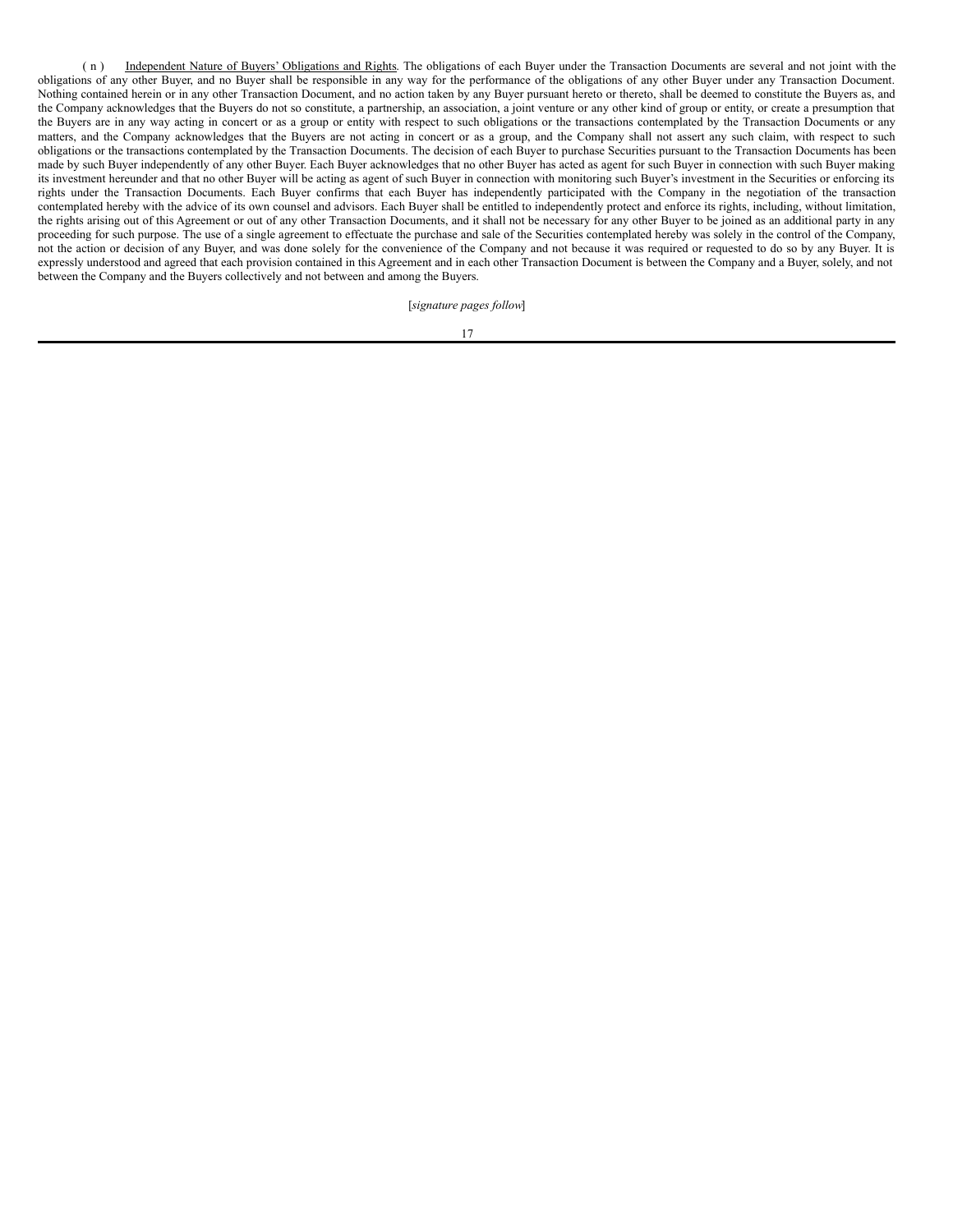**IN WITNESS WHEREOF,** each Buyer and the Company have caused their respective signature page to this Agreement to be duly executed as of the date first written above.

# **COMPANY:**

# **GROWGENERATION CORP.**

By: Name:

Title: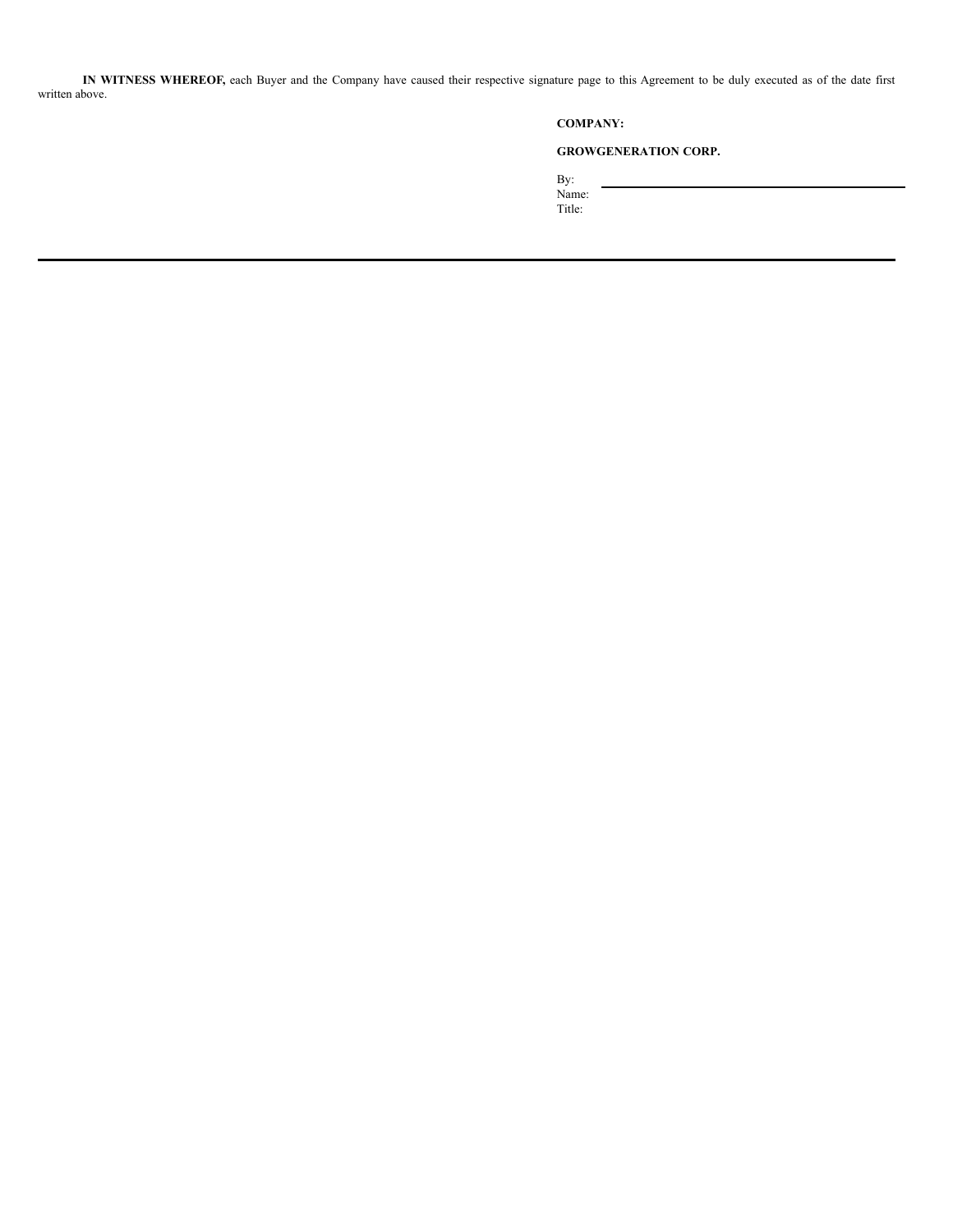**IN WITNESS WHEREOF,** each Buyer and the Company have caused their respective signature page to this Agreement to be duly executed as of the date first written above.

By:

Name: Title: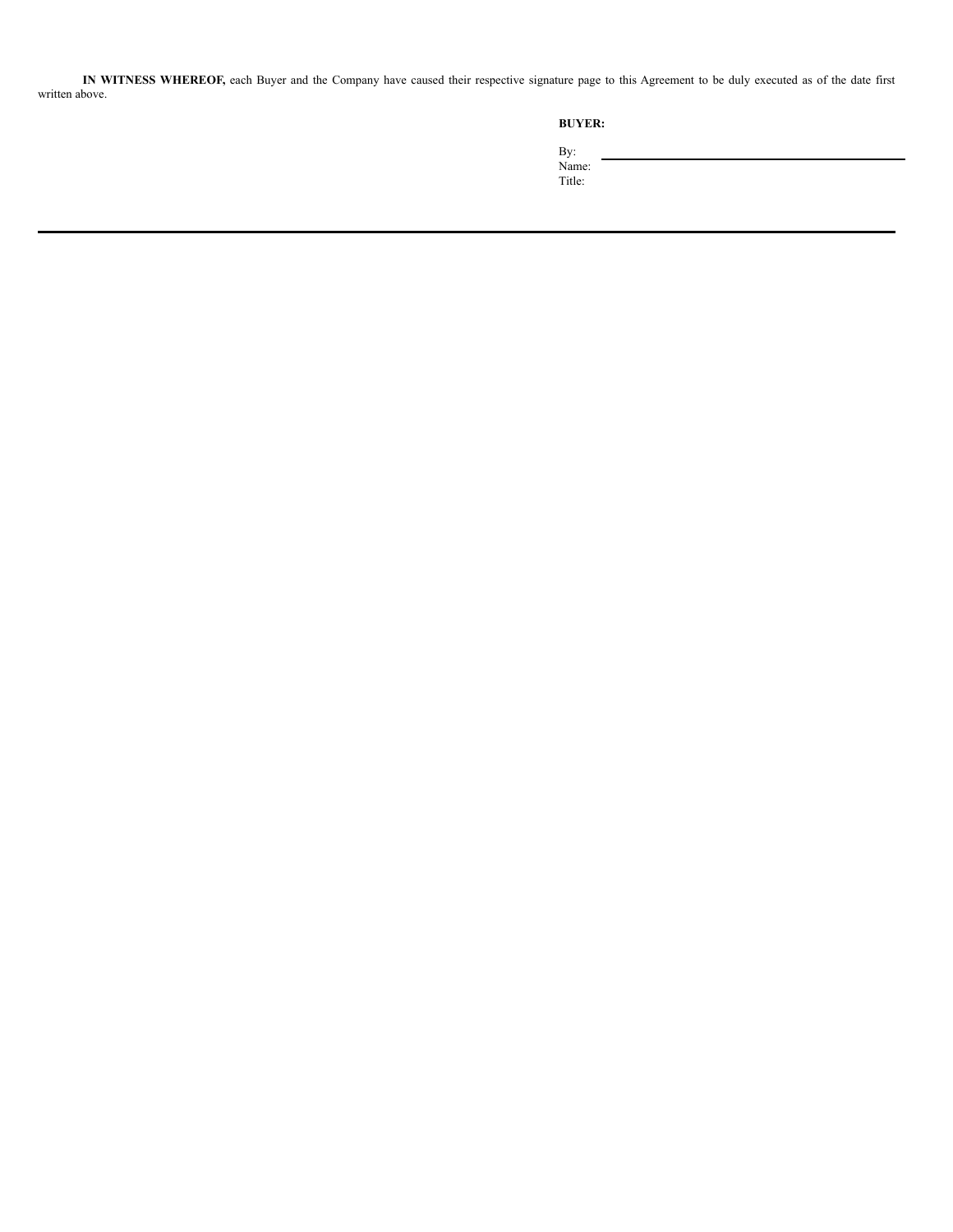# **SCHEDULE OF BUYERS**

| $\scriptstyle{(1)}$ | (2)                                    | (3)                                        | (4)                   | (5)                   | (6)                                                                     |
|---------------------|----------------------------------------|--------------------------------------------|-----------------------|-----------------------|-------------------------------------------------------------------------|
| <b>Buver</b>        | <b>Address and Facsimile</b><br>Number | <b>Number of Shares of</b><br>Common Stock | Number of<br>Warrants | <b>Purchase Price</b> | <b>Legal Representative's</b><br><b>Address and Facsimile</b><br>Number |
|                     |                                        |                                            |                       |                       |                                                                         |
|                     |                                        |                                            |                       |                       |                                                                         |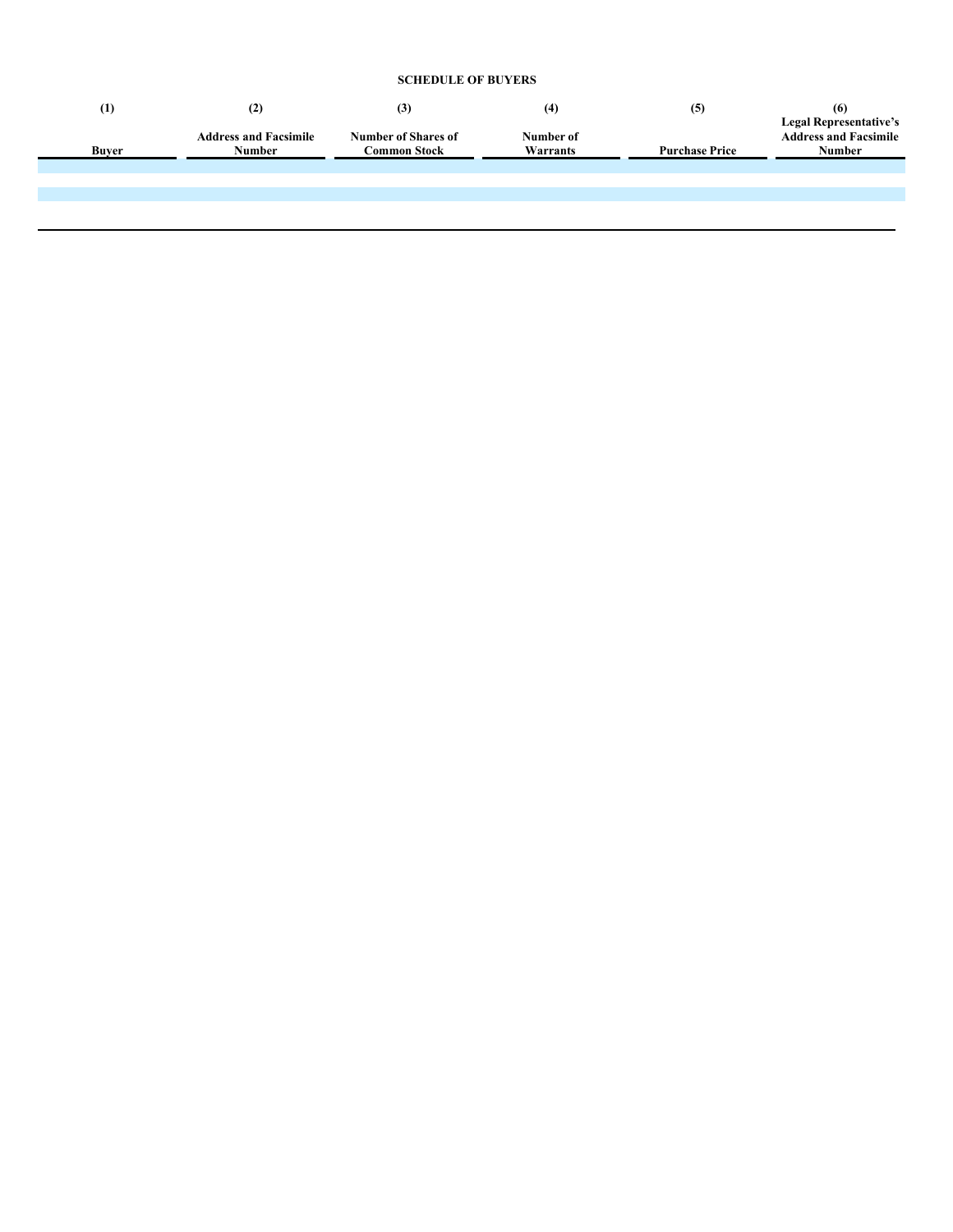### **FORM OF WARRANT**

#### Warrant Certificate No. 2017-[ ]

NEITHER THE SECURITIES REPRESENTED BY THIS CERTIFICATE NOR THE SECURITIES ISSUABLE UPON THE EXERCISE OF THIS WARRANT HAVE BEEN REGISTERED UNDER THE SECURITIES ACT OF 1933, AS AMENDED (THE "ACT"), OR ANY STATE SECURITIES LAWS, AND NEITHER SUCH SECURITIES NOR ANY INTEREST THEREIN MAY BE OFFERED, SOLD, ASSIGNED OR OTHERWISE TRANSFERRED UNLESS (1) A REGISTRATION STATEMENT WITH RESPECT THERETO IS EFFECTIVE UNDER THE ACT AND ANY APPLICABLE STATE SECURITIES LAWS, OR (2) AN EXEMPTION FROM SUCH REGISTRATION EXISTS AND THE COMPANY RECEIVES AN OPINION OF COUNSEL TO THE HOLDER OF SUCH SECURITIES, WHICH COUNSEL AND OPINION ARE SATISFACTORY TO THE COMPANY, THAT SUCH SECURITIES MAY BE OFFERED, SOLD, ASSIGNED OR TRANSFERRED IN THE MANNER CONTEMPLATED WITHOUT AN EFFECTIVE REGISTRATION STATEMENT UNDER THE ACT OR APPLICABLE STATE SECURITIES LAWS. NOTWITHSTANDING THE FOREGOING, THE SECURITIES MAY BE PLEDGED IN CONNECTION WITH A BONA FIDE MARGIN ACCOUNT OR OTHER LOAN OR FINANCING ARRANGEMENT SECURED BY THE SECURITIES.

Effective Date: [ ], 2017 Void After: [ ], 2022

#### **GROWGENERATION, CORP.**

#### WARRANT TO PURCHASE COMMON STOCK

GrowGeneration, Corp., a Colorado corporation (the "**Company**"), for value received on [ ], 2017 (the "**Effective Date**"), hereby issues to [ ] or its permitted assigns (the "**Holder**" or "**Warrant Holder**") this Warrant (the "**Warrant**") to purchase, [ ] shares (each such share as from time to time adjusted as hereinafter provided being a "**Warrant Share**" and all such shares being the "**Warrant Shares**") of the Company's Common Stock (as defined below), at the Exercise Price (as defined below), as adjusted from time to time as provided herein, on or before [ ], 2022 (the "Expiration Date"), all subject to the following terms and conditions. This Warrant has been issued to the Holder pursuant to that certain Securities Purchase Agreement dated [ ], 2017 by and between the Company and the investors referred to therein (the "Securities **Purchase Agreement**").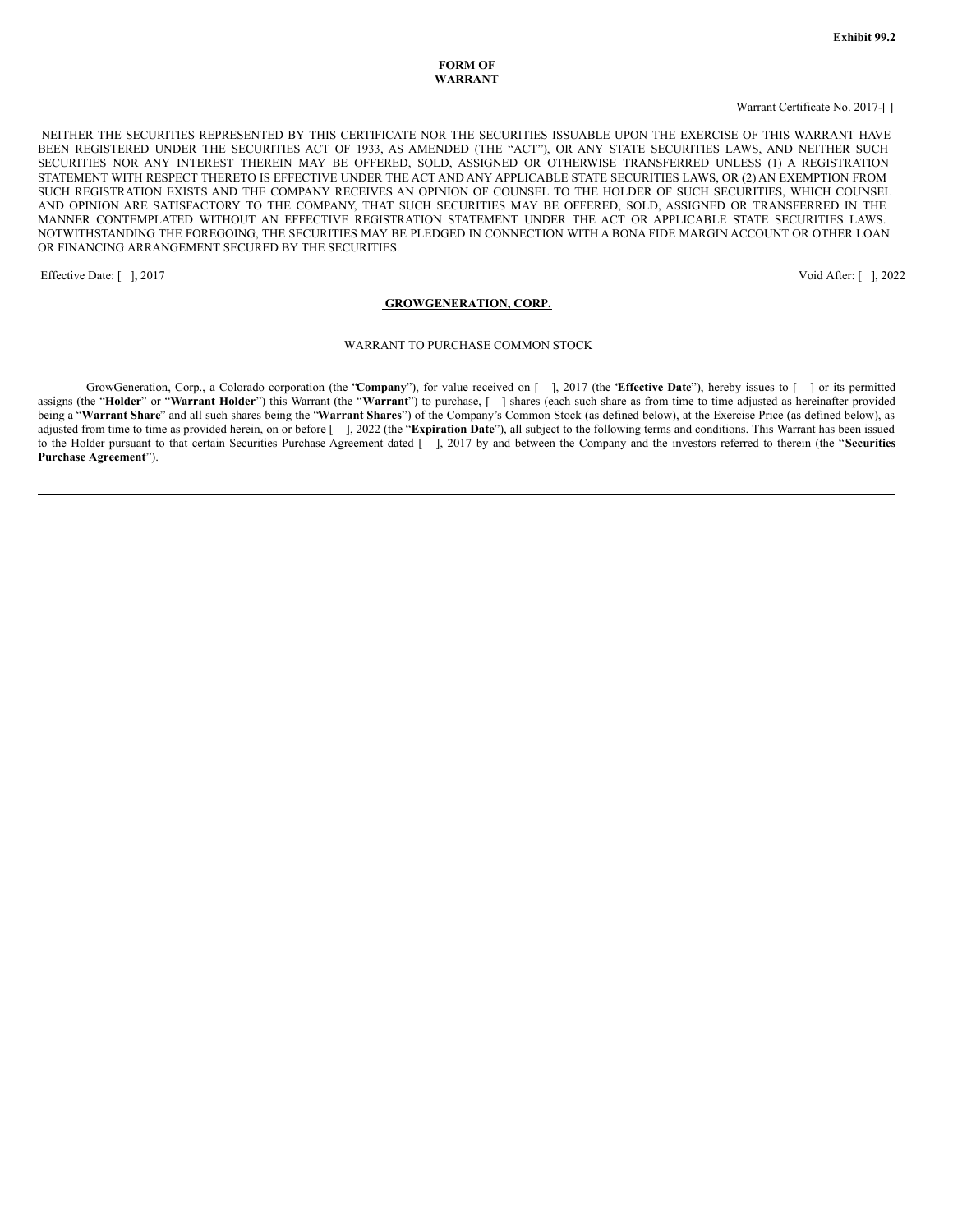As used in this Warrant, (i) "**Business Day**" means any day other than Saturday, Sunday or any other day on which commercial banks in the City of New York, New York, are authorized or required by law or executive order to close; (ii) "Common Stock" means the common stock of the Company, par value \$0.001 per share, including any securities issued or issuable with respect thereto or into which or for which such shares may be exchanged for, or converted into, pursuant to any stock dividend, stock split, stock combination, recapitalization, reclassification, reorganization or other similar event; (iii) "**Exercise Price**" means \$2.75 per share of Common Stock, subject to adjustment as provided herein; (iv) "**Trading Day**" means any day on which the Common Stock is traded (or available for trading) on its principal trading market; and (v) "**Affiliate**" means any person that, directly or indirectly, through one or more intermediaries, controls, is controlled by, or is under common control with, a person, as such terms are used and construed in Rule 144 promulgated under the Securities Act of 1933, as amended (the "**Securities Act**").

#### 1. DURATION AND EXERCISE OF WARRANTS

(a) Exercise Period. The Holder may exercise this Warrant in whole or in part on any Business Day on or before 5:00 P.M., Eastern Time, on the Expiration Date, at which time this Warrant shall become void and of no value.

#### (b) Exercise Procedures.

(i) While this Warrant remains outstanding and exercisable in accordance with Section 1(a), the Holder may exercise this Warrant in whole or in part at any time and from time to time by:

(A) delivery to the Company of a duly executed copy of the Notice of Exercise attached as**Exhibit A**;

(B) surrender of this Warrant to the Secretary of the Company at its principal offices or at such other office or agency as the Company may specify in writing to the Holder; and

(C) payment of the then-applicable Exercise Price per share multiplied by the number of Warrant Shares being purchased upon exercise of the Warrant (such amount, the "**Aggregate Exercise Price**") made in the form of cash, or by certified check, bank draft or money order payable in lawful money of the United States of America.

(ii) Upon the exercise of this Warrant in compliance with the provisions of this Section 1(b), the Company shall promptly issue and cause to be delivered to the Holder a certificate for the Warrant Shares purchased by the Holder. Each exercise of this Warrant shall be effective immediately prior to the close of business on the date (the "**Date of Exercise**") that the conditions set forth in Section 1(b) have been satisfied, as the case may be. On the first Business Day following the date on which the Company has received each of the Notice of Exercise and the Aggregate Exercise Price (the "**Exercise Delivery Documents**"), the Company shall transmit an acknowledgment of receipt of the Exercise Delivery Documents to the Company's transfer agent (the "**Transfer Agent**"). On or before the third Business Day following the date on which the Company has received all of the Exercise Delivery Documents (the "**Share Delivery Date**"), the Company shall (X) provided that the Transfer Agent is participating in The Depository Trust Company ("**DTC**") Fast Automated Securities Transfer Program, upon the request of the Holder, credit such aggregate number of shares of Common Stock to which the Holder is entitled pursuant to such exercise to the Holder's or its designee's balance account with DTC through its Deposit Withdrawal Agent Commission system, or (Y) if the Transfer Agent is not participating in the DTC Fast Automated Securities Transfer Program, issue and dispatch by overnight courier to the address as specified in the Notice of Exercise, a certificate, registered in the Company's share register in the name of the Holder or its designee, for the number of shares of Common Stock to which the Holder is entitled pursuant to such exercise. Upon delivery of the Exercise Delivery Documents, the Holder shall be deemed for all corporate purposes to have become the holder of record of the Warrant Shares with respect to which this Warrant has been exercised, irrespective of the date of delivery of the certificates evidencing such Warrant Shares.

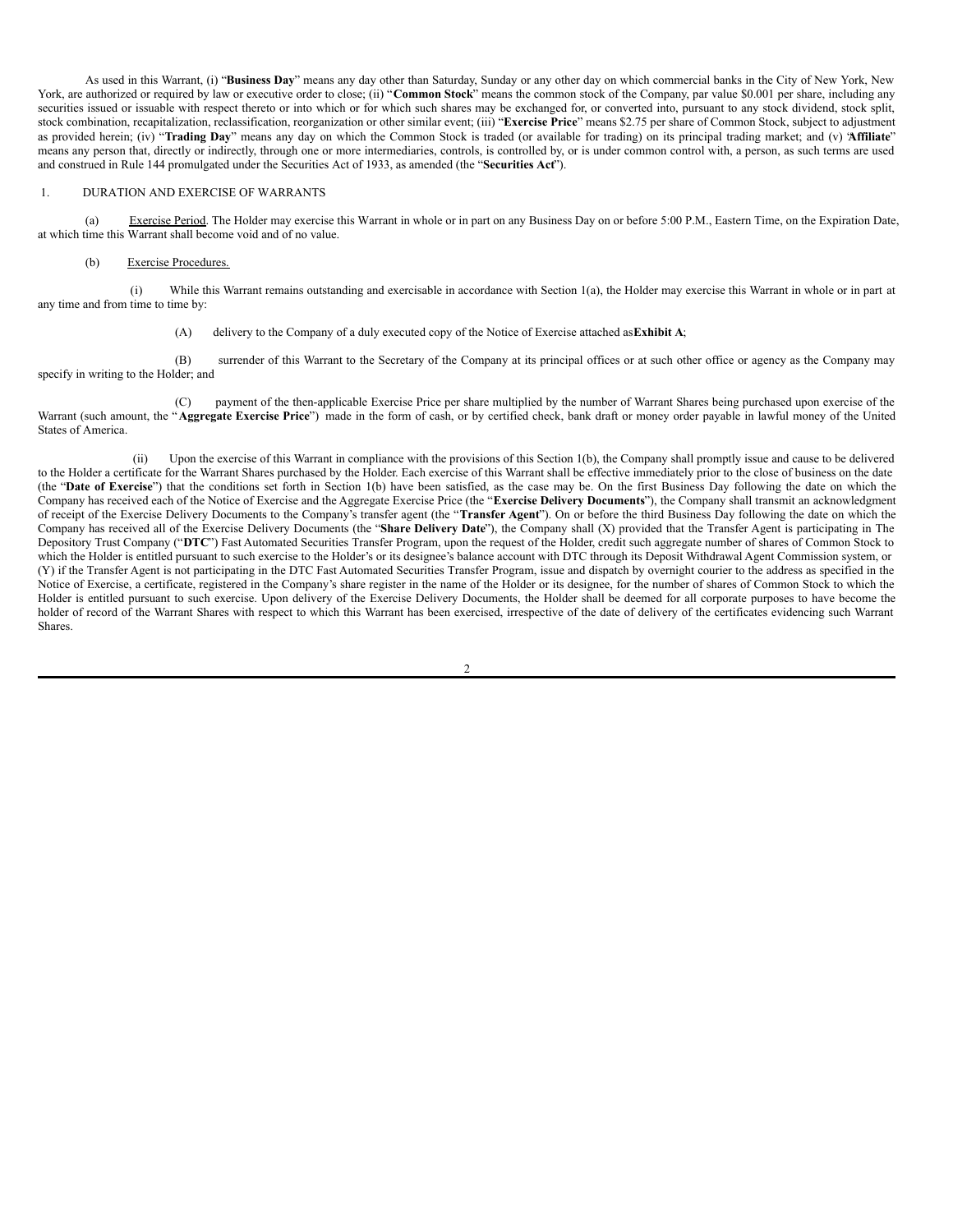(c) Partial Exercise. This Warrant shall be exercisable, either in its entirety or, from time to time, for part only of the number of Warrant Shares referenced by this Warrant. If this Warrant is submitted in connection with any exercise pursuant to Section 1 and the number of Warrant Shares represented by this Warrant submitted for exercise is greater than the actual number of Warrant Shares being acquired upon such an exercise, then the Company shall as soon as practicable and in no event later than five (5) Business Days after any exercise and at its own expense, issue a new Warrant of like tenor representing the right to purchase the number of Warrant Shares purchasable immediately prior to such exercise under this Warrant, less the number of Warrant Shares with respect to which this Warrant is exercised.

Disputes. In the case of a dispute as to the determination of the Exercise Price or the arithmetic calculation of the Warrant Shares, the Company shall promptly issue to the Holder the number of Warrant Shares that are not disputed and resolve such dispute in accordance with Section 16.

(g) Company's Failure to Timely Deliver Securities. If the Company shall fail, for any reason or for no reason, to issue to the Holder within three (3) Trading Days of receipt of the Exercise Delivery Documents, a certificate for the number of shares of Common Stock to which the Holder is entitled and register such shares of Common Stock on the Company's share register or to credit the Holder's balance account with DTC for such number of shares of Common Stock to which the Holder is entitled upon the Holder's exercise of this Warrant (as the case may be), then, in addition to all other remedies available to the Holder, the Company shall pay in cash to the Holder on each day after such third (3<sup>rd</sup>) Trading Day that the issuance of such shares of Common Stock is not timely effected an amount equal to 2% of the product of (A) the sum of the number of shares of Common Stock not issued to the Holder on a timely basis and to which the Holder is entitled and (B) the Closing Sale Price of the Common Stock on the Trading Day immediately preceding the last possible date which the Company could have issued such shares of Common Stock to the Holder without violating Section 1(a). In addition to the foregoing, if within three (3) Trading Days after the Company's receipt of the facsimile copy of an Exercise Notice, the Company shall fail to issue and deliver a certificate to the Holder and register such shares of Common Stock on the Company's share register or credit the Holder's balance account with DTC for the number of shares of Common Stock to which the Holder is entitled upon such Holder's exercise hereunder (as the case may be), and if on or after such third (3rd) Trading Day the Holder purchases (in an open market transaction or otherwise) shares of Common Stock to deliver in satisfaction of a sale by the Holder of shares of Common Stock issuable upon such exercise that the Holder anticipated receiving from the Company (a "Buy-In"), then the Company shall, within three (3) Business Days after the Holder's request and in the Holder's discretion, either (i) pay cash to the Holder in an amount equal to the Holder's total purchase price (including brokerage commissions, if any) for the shares of Common Stock so purchased (the "**Buy-In Price**"), at which point the Company's obligation to deliver such certificate (and to issue such shares of Common Stock) shall terminate, or (ii) promptly honor its obligation to deliver to the Holder a certificate or certificates representing such shares of Common Stock or credit the Holder's balance account with DTC for the number of shares of Common Stock to which the Holder is entitled upon such Holder's exercise hereunder (as the case may be) and pay cash to the Holder in an amount equal to the excess (if any) of the Buy-In Price over the product of (A) such number of shares of Common Stock times (B) the Closing Sale Price of the Common Stock on the Trading Day immediately preceding the date of the Exercise Notice.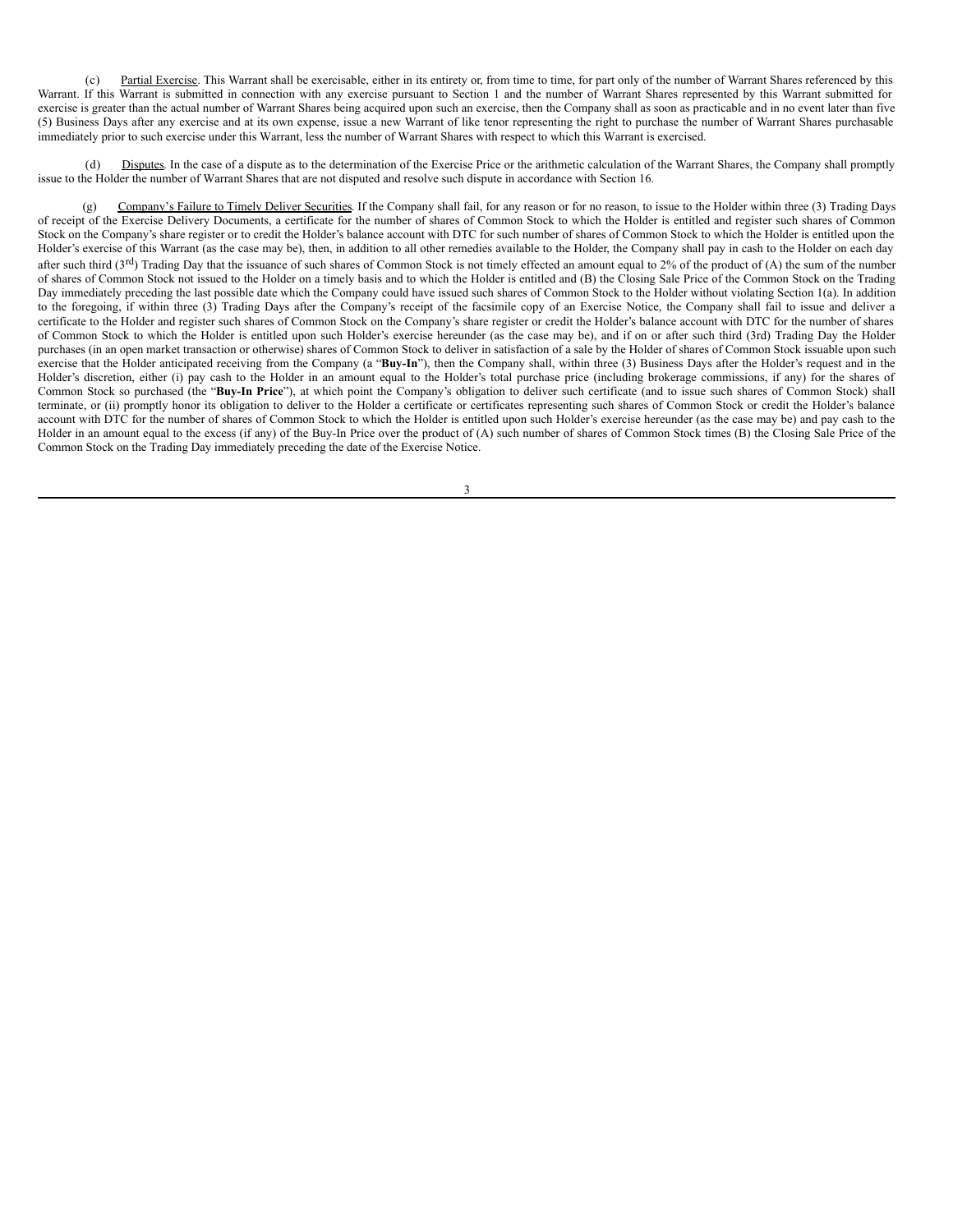#### 2. ISSUANCE OF WARRANT SHARES

(a) The Company covenants that all Warrant Shares will, upon issuance in accordance with the terms of this Warrant, be (i) duly authorized, fully paid and nonassessable, and (ii) free from all liens, charges and security interests, with the exception of claims arising through the acts or omissions of any Holder and except as arising from applicable Federal and state securities laws.

The Company shall register this Warrant upon records to be maintained by the Company for that purpose in the name of the record holder of such Warrant from time to time. The Company may deem and treat the registered Holder of this Warrant as the absolute owner thereof for the purpose of any exercise thereof, any distribution to the Holder thereof and for all other purposes.

(c) The Company will not, by amendment of its certificate of incorporation, by-laws or through any reorganization, transfer of assets, consolidation, merger, dissolution, issue or sale of securities or any other voluntary action, avoid or seek to avoid the observance or performance of any of the terms to be observed or performed hereunder by the Company, but will at all times in good faith assist in the carrying out of all the provisions of this Warrant and in the taking of all action necessary or appropriate in order to protect the rights of the Holder to exercise this Warrant, or against impairment of such rights.

## 3. ADJUSTMENTS OF EXERCISE PRICE, NUMBER AND TYPE OF WARRANT SHARES

(a) The Exercise Price and the number of shares purchasable upon the exercise of this Warrant shall be subject to adjustment from time to time upon the occurrence of certain events described in this Section 3; provided, that notwithstanding the provisions of this Section 3, the Company shall not be required to make any adjustment if and to the extent that such adjustment would require the Company to issue a number of shares of Common Stock in excess of its authorized but unissued shares of Common Stock, less all amounts of Common Stock that have been reserved for issue upon the conversion of all outstanding securities convertible into shares of Common Stock and the exercise of all outstanding options, warrants and other rights exercisable for shares of Common Stock. If the Company does not have the requisite number of authorized but unissued shares of Common Stock to make any adjustment, the Company shall use its commercially best efforts to obtain the necessary stockholder consent to increase the authorized number of shares of Common Stock to make such an adjustment pursuant to this Section 3.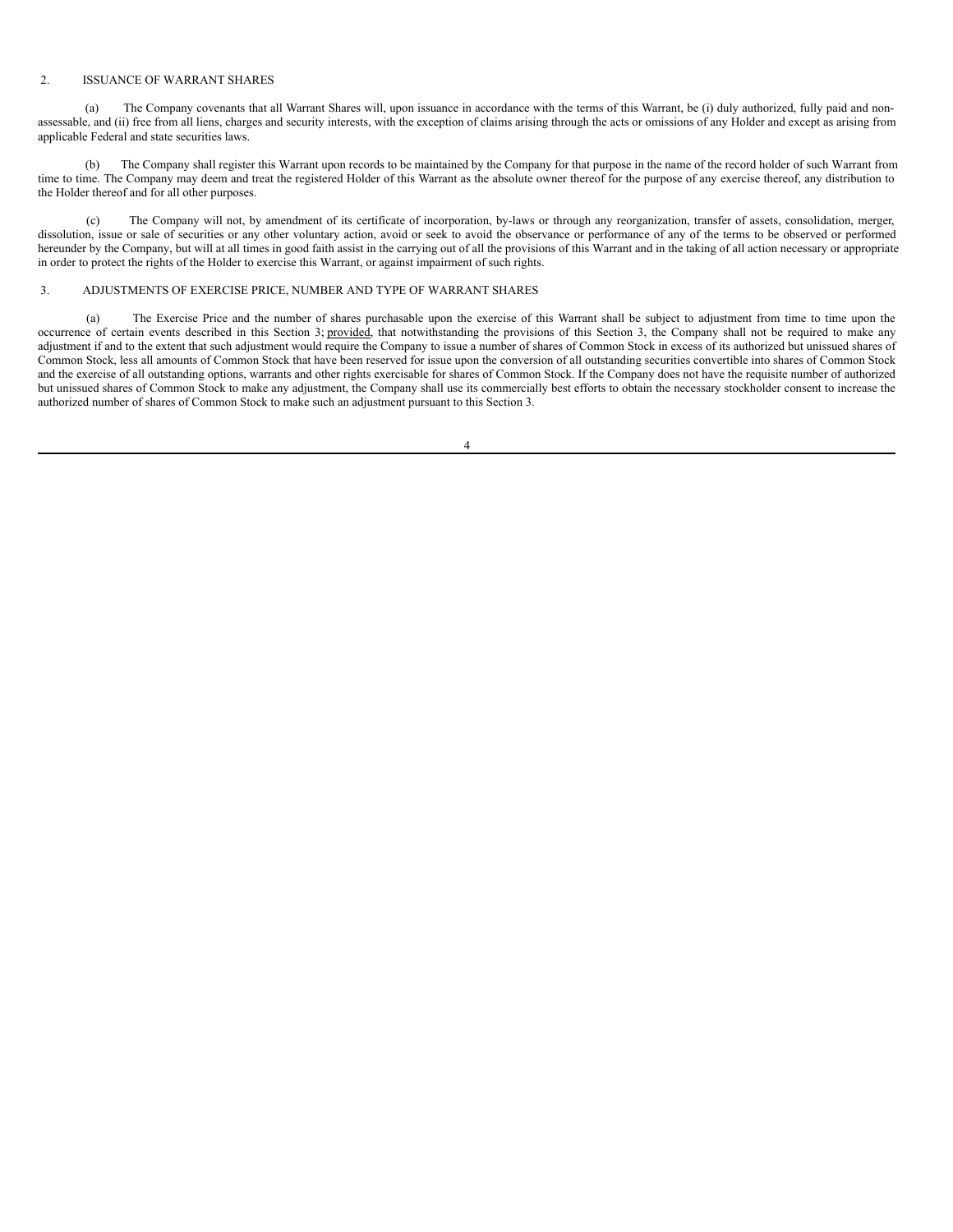(i) Subdivision or Combination of Stock. In case the Company shall at any time subdivide (whether by way of stock dividend, stock split or otherwise) its outstanding shares of Common Stock into a greater number of shares, the Exercise Price in effect immediately prior to such subdivision shall be proportionately reduced and the number of Warrant Shares shall be proportionately increased, and conversely, in case the outstanding shares of Common Stock of the Company shall be combined (whether by way of stock combination, reverse stock split or otherwise) into a smaller number of shares, the Exercise Price in effect immediately prior to such combination shall be proportionately increased and the number of Warrant Shares shall be proportionately decreased. The Exercise Price and the Warrant Shares, as so adjusted, shall be readjusted in the same manner upon the happening of any successive event or events described in this Section 3(a)(i).

(ii) Dividends in Stock, Property, Reclassification. If at any time, or from time to time, all of the holders of Common Stock (or any shares of stock or other securities at the time receivable upon the exercise of this Warrant) shall have received or become entitled to receive, without payment therefore:

(A) any shares of stock or other securities that are at any time directly or indirectly convertible into or exchangeable for Common Stock, or any rights or options to subscribe for, purchase or otherwise acquire any of the foregoing by way of dividend or other distribution, or

(B) additional stock or other securities or property (including cash) by way of spin-off, split-up, reclassification, combination of shares or similar corporate rearrangement (other than shares of Common Stock issued as a stock split or adjustments in respect of which shall be covered by the terms of Section 3(a)(i) above),

then and in each such case, the Exercise Price and the number of Warrant Shares to be obtained upon exercise of this Warrant shall be adjusted proportionately, and the Holder hereof shall, upon the exercise of this Warrant, be entitled to receive, in addition to the number of shares of Common Stock receivable thereupon, and without payment of any additional consideration therefor, the amount of stock and other securities and property (including cash in the cases referred to above) that such Holder would hold on the date of such exercise had such Holder been the holder of record of such Common Stock as of the date on which holders of Common Stock received or became entitled to receive such shares or all other additional stock and other securities and property. The Exercise Price and the Warrant Shares, as so adjusted, shall be readjusted in the same manner upon the happening of any successive event or events described in this Section 3(a)(ii)**.**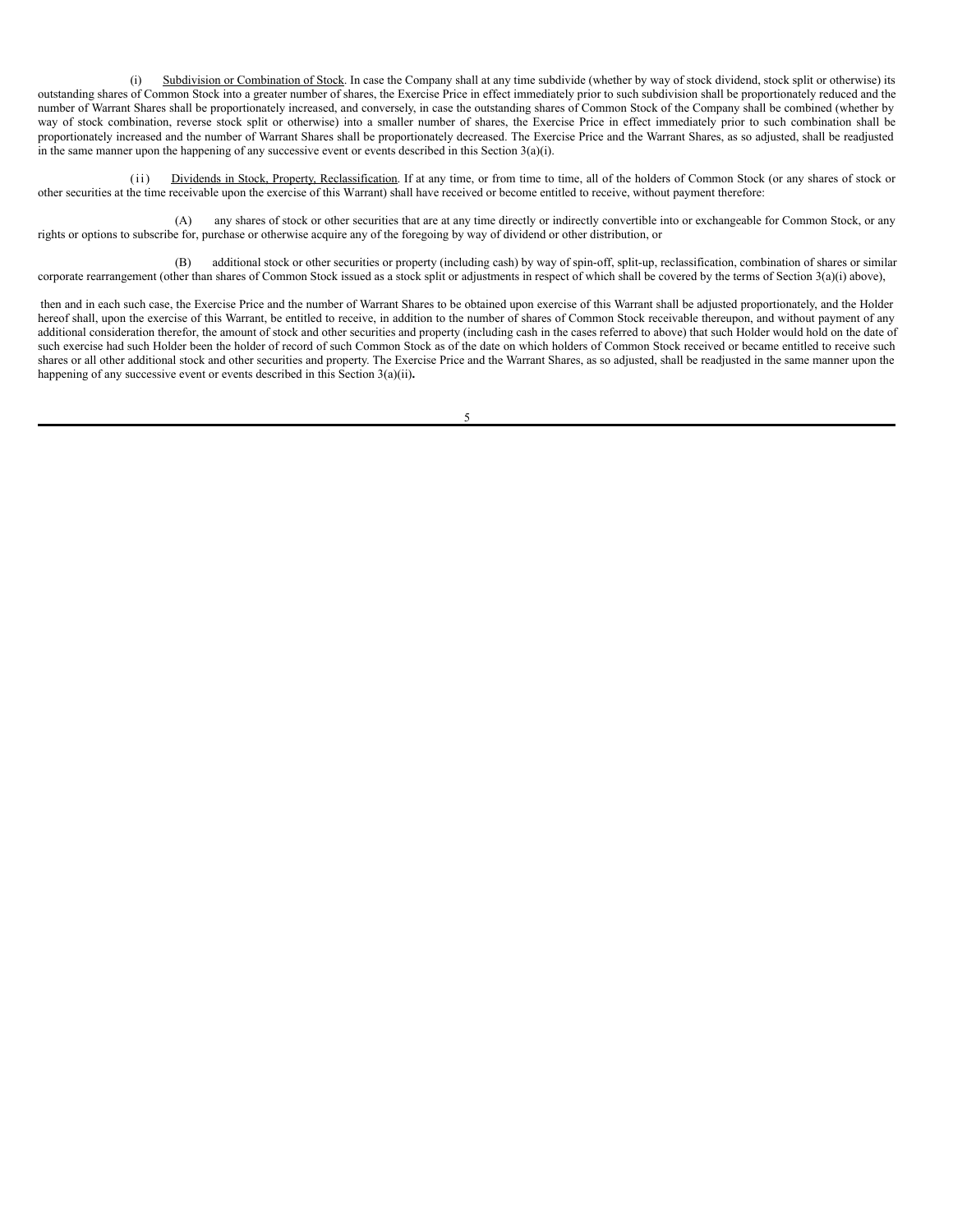(iii) Reorganization, Reclassification, Consolidation, Merger or Sale. If any recapitalization, reclassification or reorganization of the capital stock of the Company, or any consolidation or merger of the Company with another corporation, or the sale of all or substantially all of its assets or other transaction shall be effected in such a way that holders of Common Stock shall be entitled to receive stock, securities, or other assets or property (an "**Organic Change**"), then, as a condition of such Organic Change, lawful and adequate provisions shall be made by the Company whereby the Holder hereof shall thereafter have the right to purchase and receive (in lieu of the shares of the Common Stock of the Company immediately theretofore purchasable and receivable upon the exercise of the rights represented by this Warrant) such shares of stock, securities or other assets or property as may be issued or payable with respect to or in exchange for a number of outstanding shares of such Common Stock equal to the number of shares of such stock immediately theretofore purchasable and receivable assuming the full exercise of the rights represented by this Warrant. In the event of any Organic Change, appropriate provision shall be made by the Company with respect to the rights and interests of the Holder of this Warrant to the end that the provisions hereof (including, without limitation, provisions for adjustments of the Exercise Price and of the number of shares purchasable and receivable upon the exercise of this Warrant and registration rights) shall thereafter be applicable, in relation to any shares of stock, securities or assets thereafter deliverable upon the exercise hereof. The Company will not effect any such consolidation, merger or sale unless, prior to the consummation thereof, the successor corporation (if other than the Company) resulting from such consolidation or merger or the corporation purchasing such assets shall assume by written instrument reasonably satisfactory in form and substance to the Holder executed and mailed or delivered to the registered Holder hereof at the last address of such Holder appearing on the books of the Company, the obligation to deliver to such Holder such shares of stock, securities or assets as, in accordance with the foregoing provisions, such Holder may be entitled to purchase. If there is an Organic Change, then the Company shall cause to be mailed to the Holder at its last address as it shall appear on the books and records of the Company, at least 10 calendar days before the effective date of the Organic Change, a notice stating the date on which such Organic Change is expected to become effective or close, and the date as of which it is expected that holders of the Common Stock of record shall be entitled to exchange their shares for securities, cash, or other property delivered upon such Organic Change; provided, that the failure to mail such notice or any defect therein or in the mailing thereof shall not affect the validity of the corporate action required to be specified in such notice. The Holder is entitled to exercise this Warrant during the 10-day period commencing on the date of such notice to the effective date of the event triggering such notice . In any event, the successor corporation (if other than the Company) resulting from such consolidation or merger or the corporation purchasing such assets shall be deemed to assume such obligation to deliver to such Holder such shares of stock, securities or assets even in the absence of a written instrument assuming such obligation to the extent such assumption occurs by operation of law.

(b) Certificate as to Adjustments. Upon the occurrence of each adjustment or readjustment pursuant to this Section 3, the Company at its expense shall promptly compute such adjustment or readjustment in accordance with the terms hereof and furnish to each Holder of this Warrant a certificate setting forth such adjustment or readjustment and showing in detail the facts upon which such adjustment or readjustment is based. The Company shall promptly furnish or cause to be furnished to such Holder a like certificate setting forth: (i) such adjustments and readjustments; and (ii) the number of shares and the amount, if any, of other property which at the time would be received upon the exercise of the Warrant.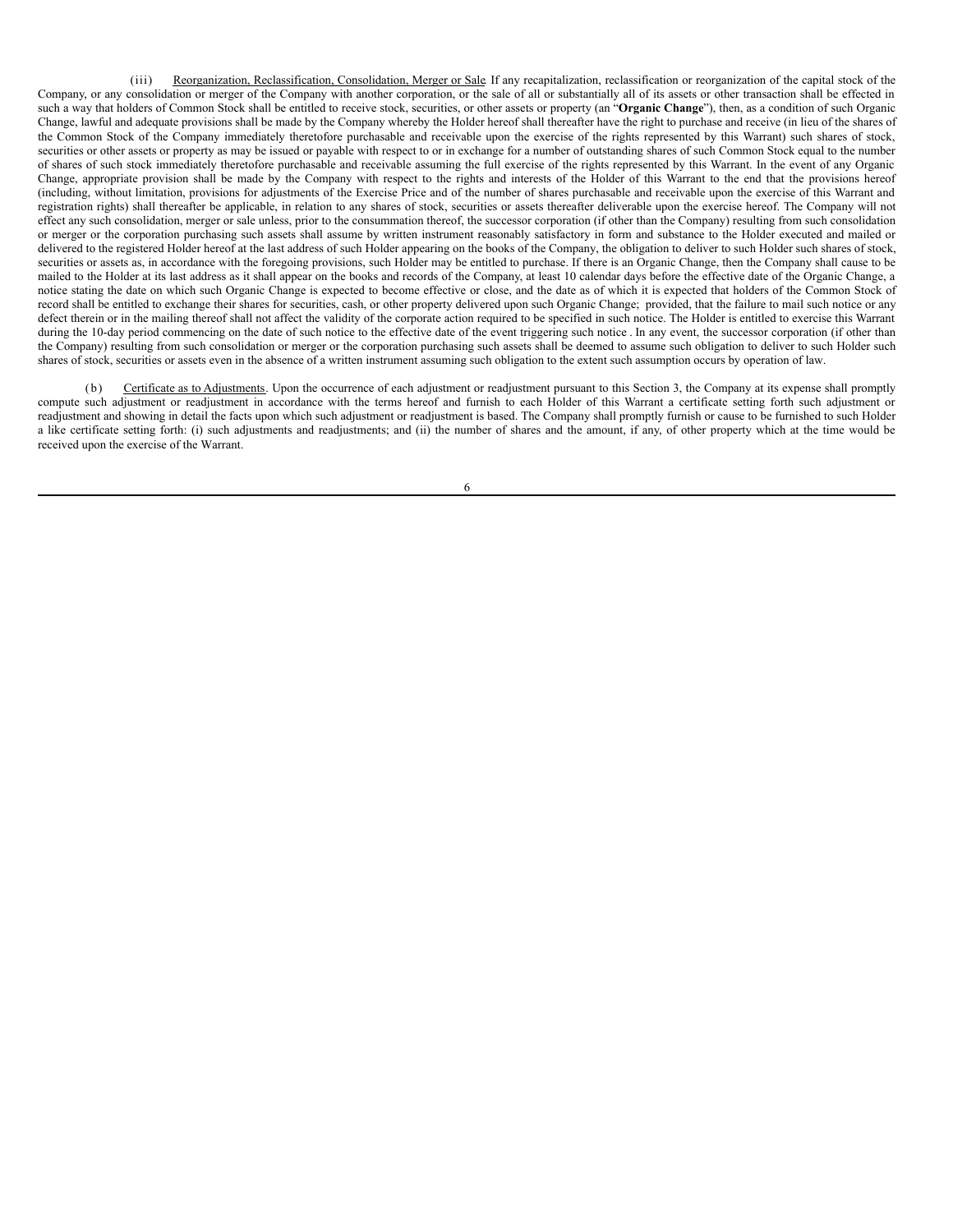(c) Certain Events. If any event occurs as to which the other provisions of this Section 3 are not strictly applicable but the lack of any adjustment would not fairly protect the purchase rights of the Holder under this Warrant in accordance with the basic intent and principles of such provisions, or if strictly applicable would not fairly protect the purchase rights of the Holder under this Warrant in accordance with the basic intent and principles of such provisions, then the Company's Board of Directors will, in good faith, make an appropriate adjustment to protect the rights of the Holder; provided, that no such adjustment pursuant to this Section 3(c) will increase the Exercise Price or decrease the number of Warrant Shares as otherwise determined pursuant to this Section 3.

#### 4. REDEMPTION OF WARRANTS

( a ) General. Prior to the Expiration Date, the Company shall have the option, subject to the conditions set forth herein, to redeem all of the Warrants then outstanding at the Redemption Price (defined hereafter), upon not less than thirty (30) days nor more than sixty (60) days prior written notice to the Warrant Holders at any time provided that, at the time of delivery of such notice (i) there is an effective registration statement covering the resale of the Warrant Shares or the Warrant Shares are otherwise freely tradable; and (ii) the closi ng bid price of the Company's Common Stock for 20 of the 30 consecutive trading days prior to the date of the notice of redemption is at least 150% of the then Exercise Price of the Warrants at the time of written notice to the Warrant Holders, as proportionately adjusted to reflect any stock splits, stock dividends, combination of shares or like events.

Notice. Notice of redemption will be effective upon mailing in accordance with this Section and such date may be referred to below as the Notice Date." Notice of redemption shall be mailed by first class mail, postage prepaid, by the Company not less than 30 days prior to the date fixed for redemption to the Holders of the Warrants to be redeemed at their last addresses as they shall appear on the registration books. Any notice mailed in the manner herein provided shall be conclusively presumed to have been duly given whether or not the Holder received such notice.

(c) Redemption Date and Redemption Price. The notice of redemption shall state the date set for redemption, which date shall be not less than thirty (30) days, or more than sixty (60) days, from the Notice Date (the "**Redemption Date**"). The Company shall not mail the notice of redemption unless all funds necessary to pay for redemption of the Warrants to be redeemed shall have first been set aside by the Company for the benefit of the Warrant Holders so as to be and continue to be available therefor. The redemption price to be paid to the Warrant Holders will be \$0.001 for each share of Common Stock of the Company to which the Warrant Holder would then be entitled upon exercise of the Warrant being redeemed, as adjusted from time to time as provided herein (the "**Redemption Price**").

(d) Exercise. Following the Notice Date, the Warrant Holders may exercise their Warrants in accordance with Section 1 of this Warrant between the Notice Date and 5:00 p.m. Eastern Time on the Redemption Date and such exercise shall be timely if the form of election to purchase duly executed and the Warrant Exercise Price for the shares of Common Stock to be purchased are actually received by the Company at its principal offices prior to 5:00 p.m. Eastern Time on the Redemption Date.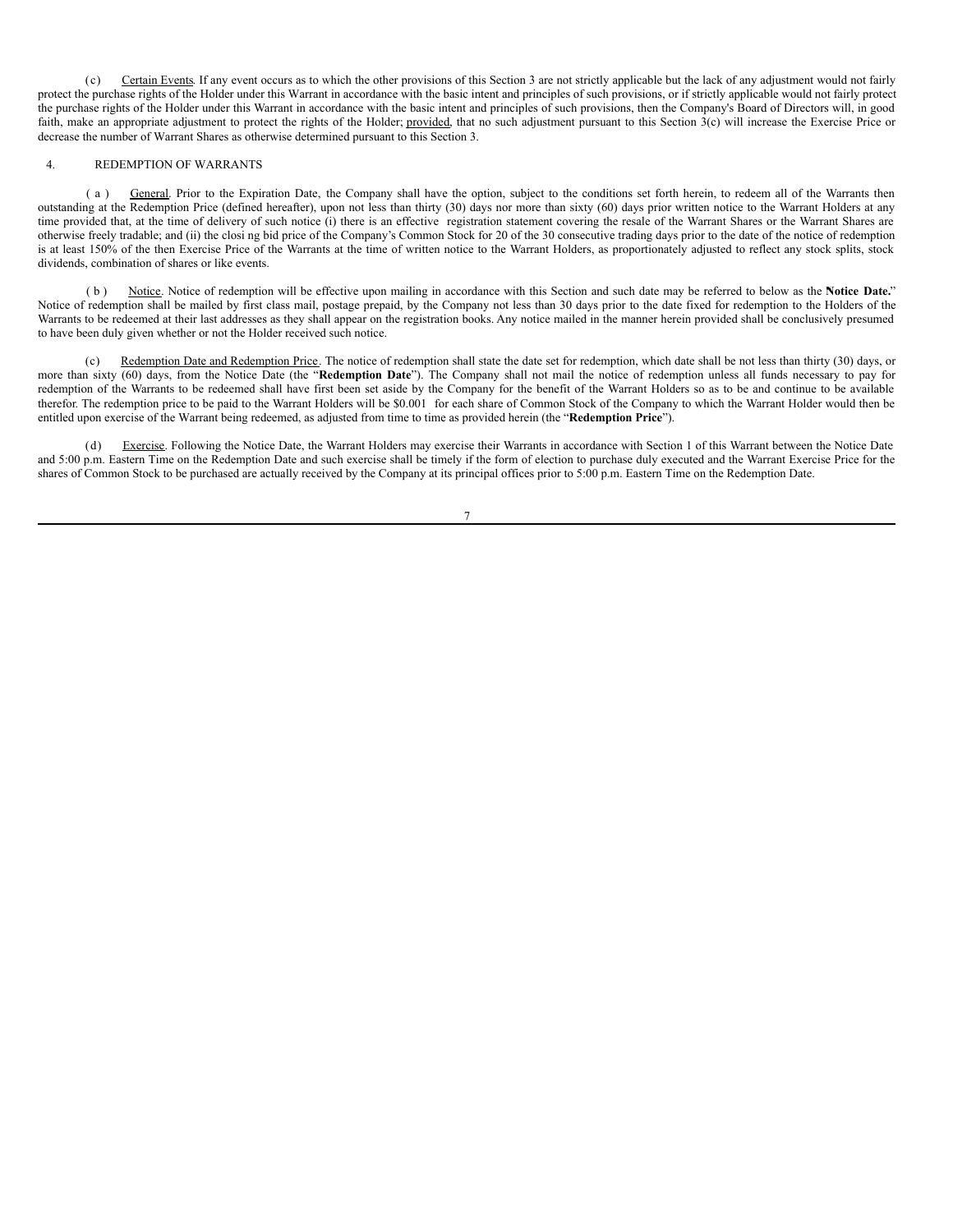( e ) Mailing. If any Warrant Holder does not wish to exercise any Warrant being redeemed, he should mail such Warrant to the Company at its principal offices after receiving the notice of redemption. On and after 5:00 p.m. Eastern Time on the Redemption Date, notwithstanding that any Warrant subject to redemption shall not have been surrendered for redemption, the obligation evidenced by all Warrants not surrendered for redemption or effectively exercised shall be deemed no longer outstanding, and all rights with respect thereto shall forthwith cease and terminate, except only the right of the holder of each Warrant subject to redemption to receive the Redemption Price for each share of Common Stock to which he would be entitled if he exercised the Warrant upon receiving notice of redemption of the Warrant subject to redemption held by him.

#### 5. TRANSFERS AND EXCHANGES OF WARRANT AND WARRANT SHARES

(a) Registration of Transfers and Exchanges. Subject to Section 5(c), upon the Holder's surrender of this Warrant, with a duly executed copy of the Form of Assignment attached as **Exhibit B**, to the Secretary of the Company at its principal offices or at such other office or agency as the Company may specify in writing to the Holder, the Company shall register the transfer of all or any portion of this Warrant. Upon such registration of transfer, the Company shall issue a new Warrant, in substantially the form of this Warrant, evidencing the acquisition rights transferred to the transferee and a new Warrant, in similar form, evidencing the remaining acquisition rights not transferred, to the Holder requesting the transfer.

(b) Warrant Exchangeable for Different Denominations. The Holder may exchange this Warrant for a new Warrant or Warrants, in substantially the form of this Warrant, evidencing in the aggregate the right to purchase the number of Warrant Shares which may then be purchased hereunder, each of such new Warrants to be dated the date of such exchange and to represent the right to purchase such number of Warrant Shares as shall be designated by the Holder. The Holder shall surrender this Warrant with duly executed instructions regarding such re-certification of this Warrant to the Secretary of the Company at its principal offices or at such other office or agency as the Company may specify in writing to the Holder.

Restrictions on Transfers. This Warrant may be offered for sale, sold, transferred or assigned without the consent of the Company, except as may otherwise be required by Section 2(g) of the Securities Purchase Agreement.

#### 6. MUTILATED OR MISSING WARRANT CERTIFICATE

If this Warrant is mutilated, lost, stolen or destroyed, upon request by the Holder, the Company will, at its expense, issue, in exchange for and upon cancellation of the mutilated Warrant, or in substitution for the lost, stolen or destroyed Warrant, a new Warrant, in substantially the form of this Warrant, representing the right to acquire the equivalent number of Warrant Shares; provided, that, as a prerequisite to the issuance of a substitute Warrant, the Company may require satisfactory evidence of loss, theft or destruction as well as an indemnity from the Holder of a lost, stolen or destroyed Warrant.

| I            |
|--------------|
| I<br>×<br>M. |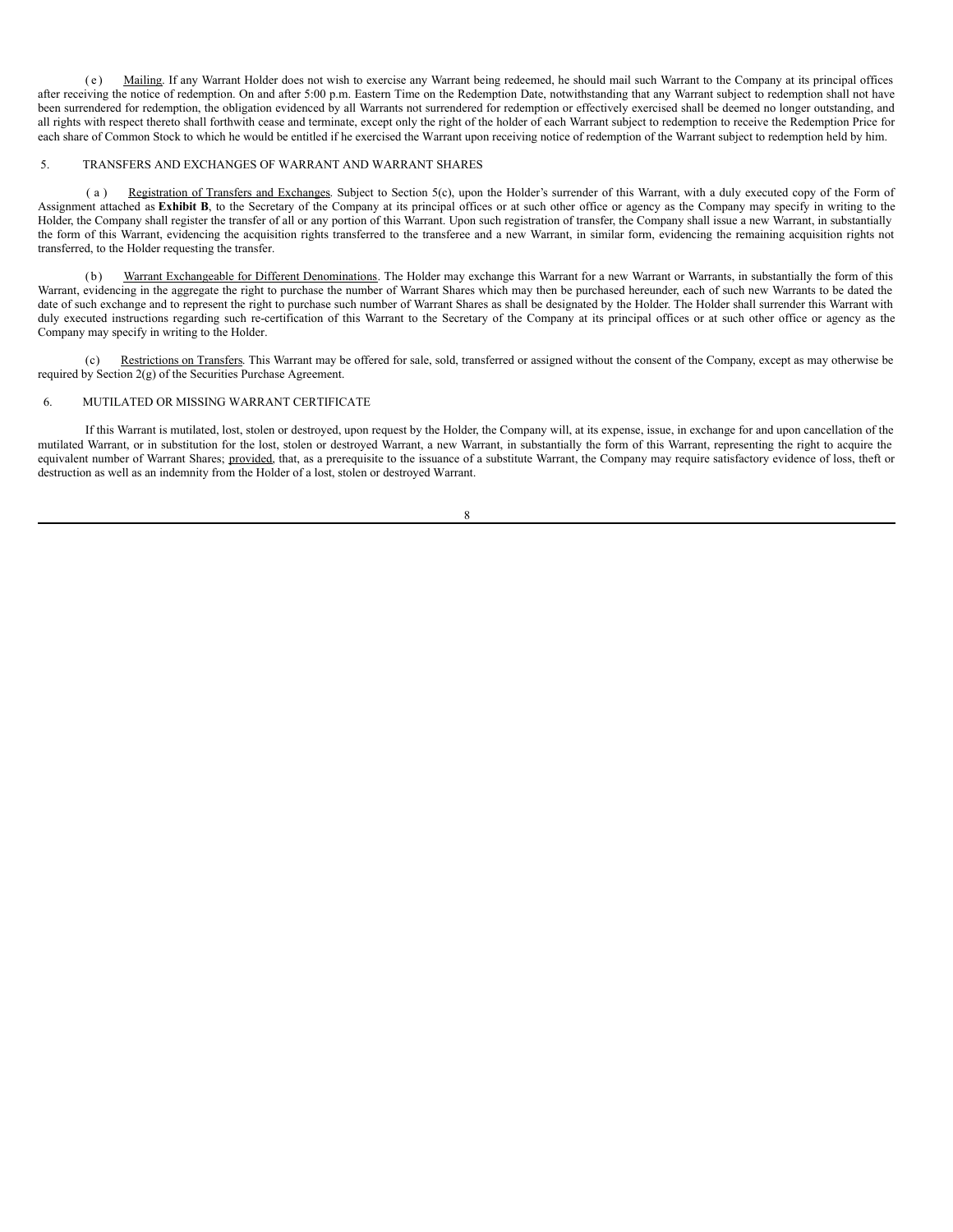#### 7. PAYMENT OF TAXES

The Company will pay all transfer and stock issuance taxes attributable to the preparation, issuance and delivery of this Warrant and the Warrant Shares (and replacement Warrants) including, without limitation, all documentary and stamp taxes; provided, however, that the Company shall not be required to pay any tax in respect of the transfer of this Warrant, or the issuance or delivery of certificates for Warrant Shares or other securities in respect of the Warrant Shares to any person or entity other than to the Holder.

## 8. FRACTIONAL WARRANT SHARES

No fractional Warrant Shares shall be issued upon exercise of this Warrant. The Company, in lieu of issuing any fractional Warrant Share, shall round up the number of Warrant Shares issuable to nearest whole share.

## 9. NO STOCK RIGHTS AND LEGEND

No holder of this Warrant, as such, shall be entitled to vote or be deemed the holder of any other securities of the Company that may at any time be issuable on the exercise hereof, nor shall anything contained herein be construed to confer upon the holder of this Warrant, as such, the rights of a stockholder of the Company or the right to vote for the election of directors or upon any matter submitted to stockholders at any meeting thereof, or give or withhold consent to any corporate action or to receive notice of meetings or other actions affecting stockholders (except as provided herein), or to receive dividends or subscription rights or otherwise (except as provide herein).

Each certificate for Warrant Shares initially issued upon the exercise of this Warrant, and each certificate for Warrant Shares issued to any subsequent transferee of any such certificate, shall be stamped or otherwise imprinted with a legend as set forth in Section 5(d) of the Securities Purchase Agreement.

#### 10. RESERVED

#### 11. NOTICES

All notices, consents, waivers, and other communications under this Warrant must be in writing and will be deemed given to a party when (a) delivered to the appropriate address by hand or by nationally recognized overnight courier service (costs prepaid); (b) sent by facsimile or e-mail with confirmation of transmission by the transmitting equipment; (c) received or rejected by the addressee, if sent by certified mail, return receipt requested, if to the registered Holder hereof; or (d) seven days after the placement of the notice into the mails (first class postage prepaid), to the Holder at the address, facsimile number, or e-mail address furnished by the registered Holder to the Company, or if to the Company, to it at:

> GrowGeneration, Corp. 503 North Main Street, Suite 740 Pueblo, Colorado 81003 Attention: Darren Lampert, Chief Executive Officer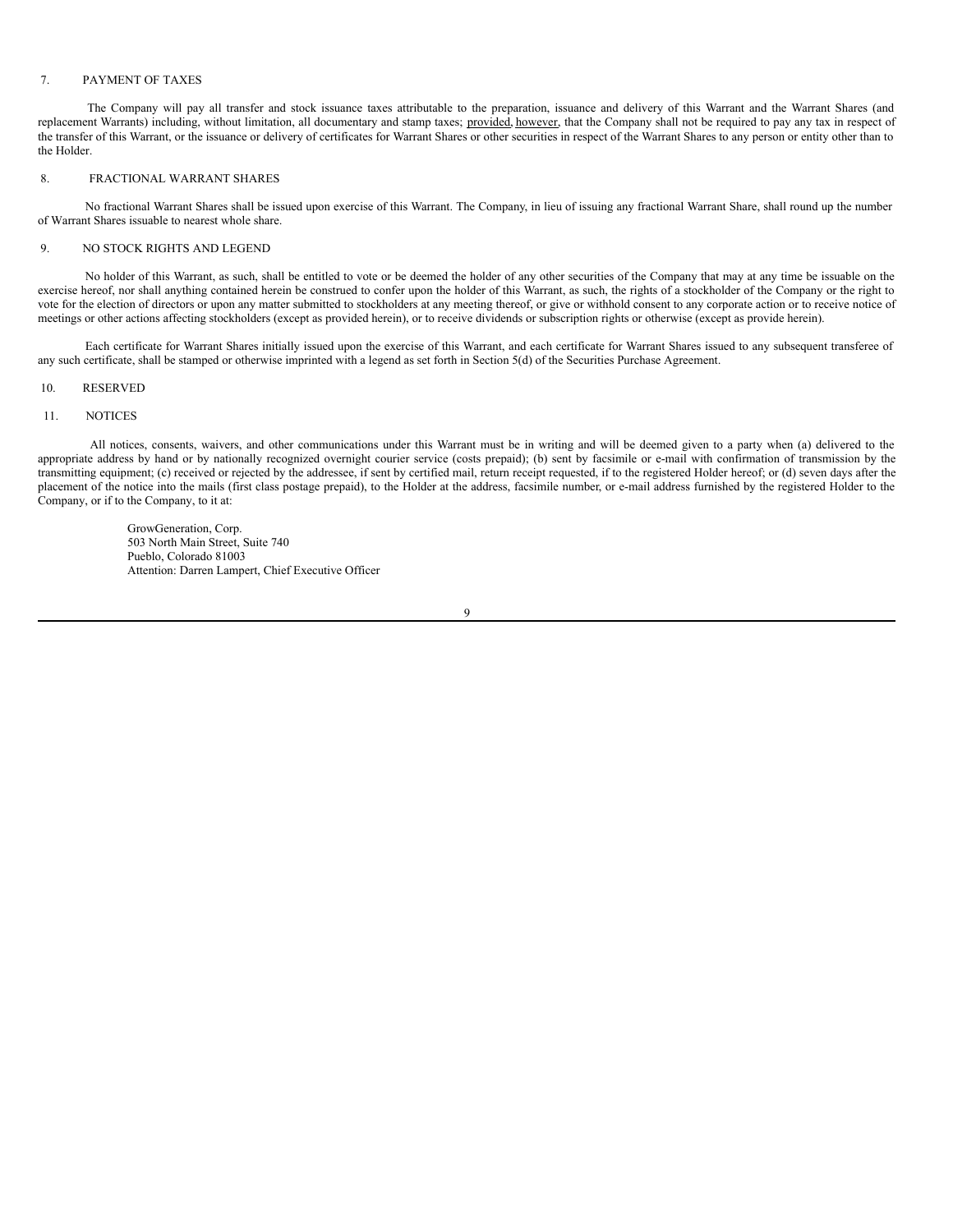with copy to:

Robinson & Cole, LLP 1055 Washington Blvd. Stamford, Connecticut 06901 Attention: Mitchell L. Lampert, Esq. Facsimile: (203) 462-7599

#### 12. SEVERABILITY

If a court of competent jurisdiction holds any provision of this Warrant invalid or unenforceable, the other provisions of this Warrant will remain in full force and effect. Any provision of this Warrant held invalid or unenforceable only in part or degree will remain in full force and effect to the extent not held invalid or unenforceable.

#### 13. BINDING EFFECT

This Warrant shall be binding upon and inure to the sole and exclusive benefit of the Company, its successors and assigns, the registered Holder or Holders from time to time of this Warrant and the Warrant Shares.

#### 14. SURVIVAL OF RIGHTS AND DUTIES

This Warrant shall terminate and be of no further force and effect on the earlier of 5:00 P.M., Eastern Time, on the Expiration Date or the date on which this Warrant has been exercised in full.

#### 15. GOVERNING LAW

This Warrant will be governed by and construed under the laws of the State of New York without regard to conflicts of laws principles that would require the application of any other law.

### 16. DISPUTE RESOLUTION

In the case of a dispute as to the determination of the Exercise Price or the arithmetic calculation of the Warrant Shares, the Company shall submit the disputed determinations or arithmetic calculations via facsimile within two Business Days of receipt of the Notice of Exercise giving rise to such dispute, as the case may be, to the Holder. If the Holder and the Company are unable to agree upon such determination or calculation of the Exercise Price or the Warrant Shares within three Business Days of such disputed determination or arithmetic calculation being submitted to the Holder, then the Company shall, within two Business Days, submit via facsimile (a) the disputed determination of the Exercise Price to an independent, reputable investment bank selected by the Company and approved by the Holder or (b) the disputed arithmetic calculation of the Warrant Shares to the Company's independent, outside accountant. The Company shall cause at its expense the investment bank or the accountant, as the case may be, to perform the determinations or calculations and notify the Company and the Holder of the results no later than ten (10) Business Days from the time it receives the disputed determinations or calculations. Such investment bank's or accountant's determination or calculation, as the case may be, shall be binding upon all parties absent demonstrable error.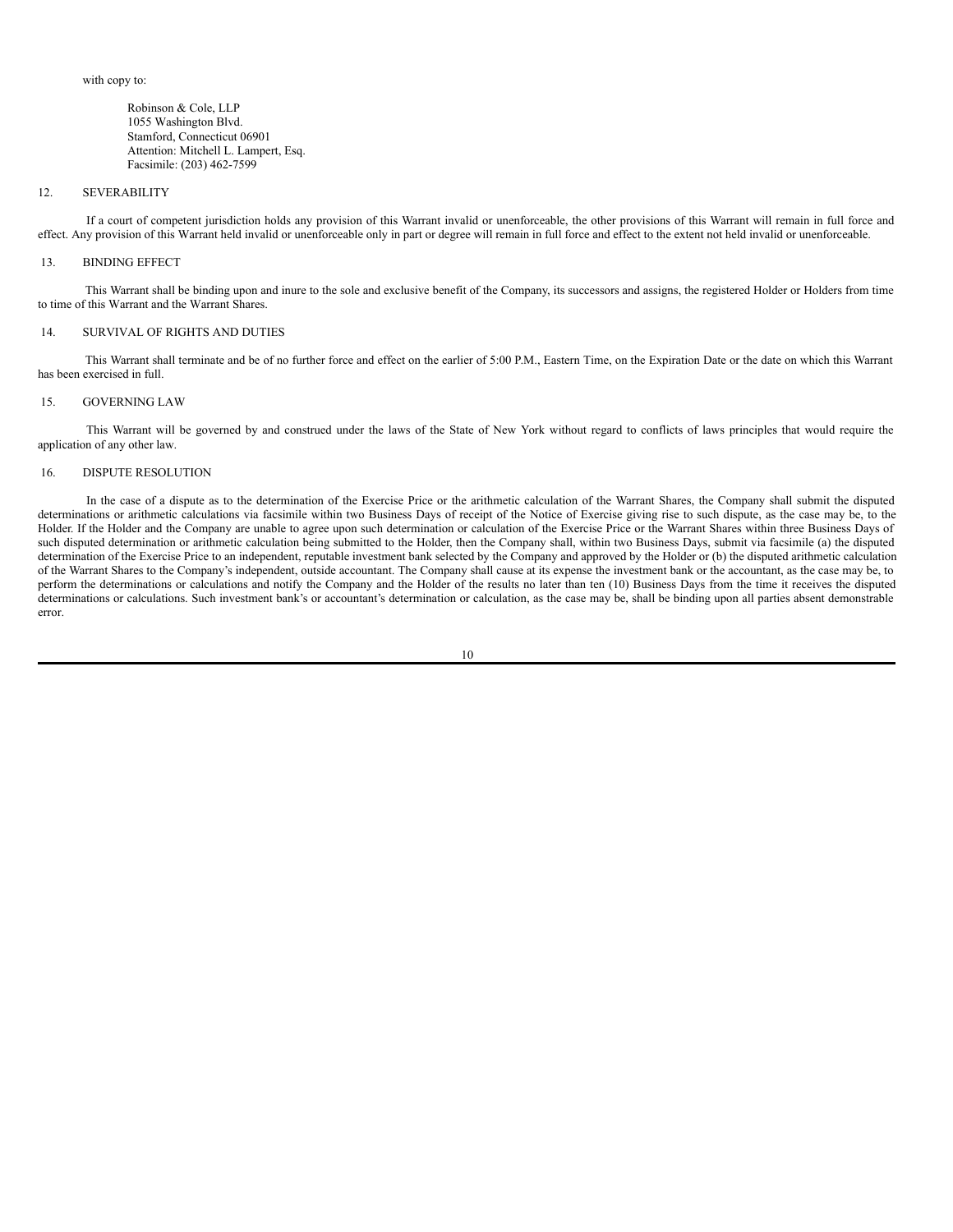## 17. NOTICES OF RECORD DATE

Upon (a) any establishment by the Company of a record date of the holders of any class of securities for the purpose of determining the holders thereof who are entitled to receive any dividend or other distribution, or right or option to acquire securities of the Company, or any other right, or (b) any capital reorganization, reclassification, recapitalization, merger or consolidation of the Company with or into any other corporation, any transfer of all or substantially all the assets of the Company, or any voluntary or involuntary dissolution, liquidation or winding up of the Company, or the sale, in a single transaction, of a majority of the Company's voting stock (whether newly issued, or from treasury, or previously issued and then outstanding, or any combination thereof), the Company shall mail to the Holder at least ten (10) Business Days, or such longer period as may be required by law, prior to the record date specified therein, a notice specifying (i) the date established as the record date for the purpose of such dividend, distribution, option or right and a description of such dividend, option or right, (ii) the date on which any such reorganization, reclassification, transfer, consolidation, merger, dissolution, liquidation or winding up, or sale is expected to become effective and (iii) the date, if any, fixed as to when the holders of record of Common Stock shall be entitled to exchange their shares of Common Stock for securities or other property deliverable upon such reorganization, reclassification, transfer, consolation, merger, dissolution, liquidation or winding up.

### 18. RESERVATION OF SHARES

The Company shall reserve and keep available out of its authorized but unissued shares of Common Stock for issuance upon the exercise of this Warrant, free from pre-emptive rights, 120% of such number of shares of Common Stock for which this Warrant shall from time to time be exercisable. The Company will take all such reasonable action as may be necessary to assure that such Warrant Shares may be issued as provided herein without violation of any applicable law or regulation. Without limiting the generality of the foregoing, the Company covenants that it will use commercially reasonable efforts to take all such action as may be necessary or appropriate in order that the Company may validly and legally issue fully paid and nonassessable Warrant Shares upon the exercise of this Warrant and use commercially reasonable efforts to obtain all such authorizations, exemptions or consents, including but not limited to consents from the Company's stockholders or Board of Directors or any public regulatory body, as may be necessary to enable the Company to perform its obligations under this Warrant.

#### 19. NO THIRD PARTY RIGHTS

This Warrant is not intended, and will not be construed, to create any rights in any parties other than the Company and the Holder, and no person or entity may assert any rights as third-party beneficiary hereunder.

*[remainder of page intentionally left blank]*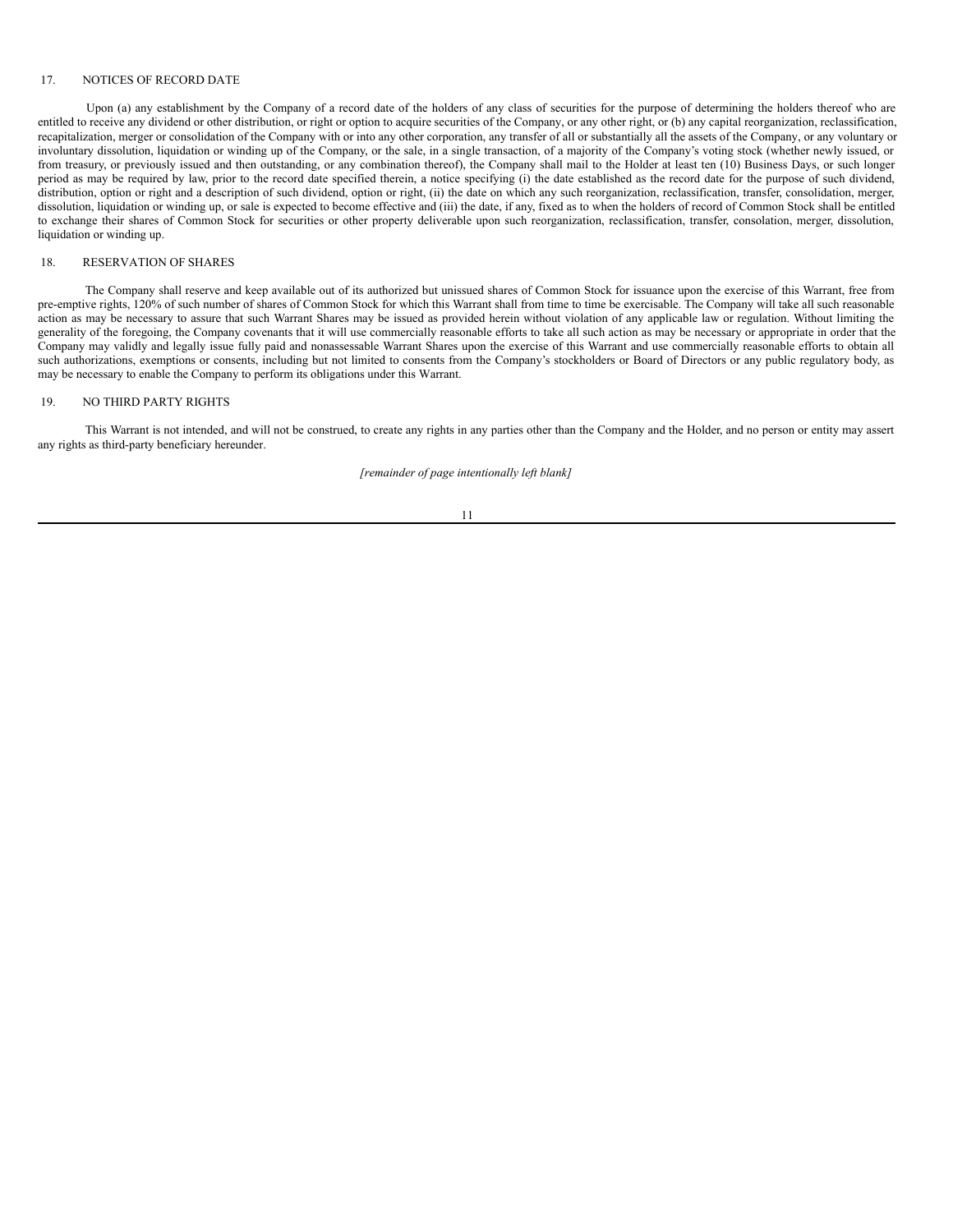IN WITNESS WHEREOF, the Company has caused this Warrant to be duly executed as of the date first set forth above.

# **GROWGENERATION, CORP.**

By:

Name: Darren Lampert Title: Chief Executive Officer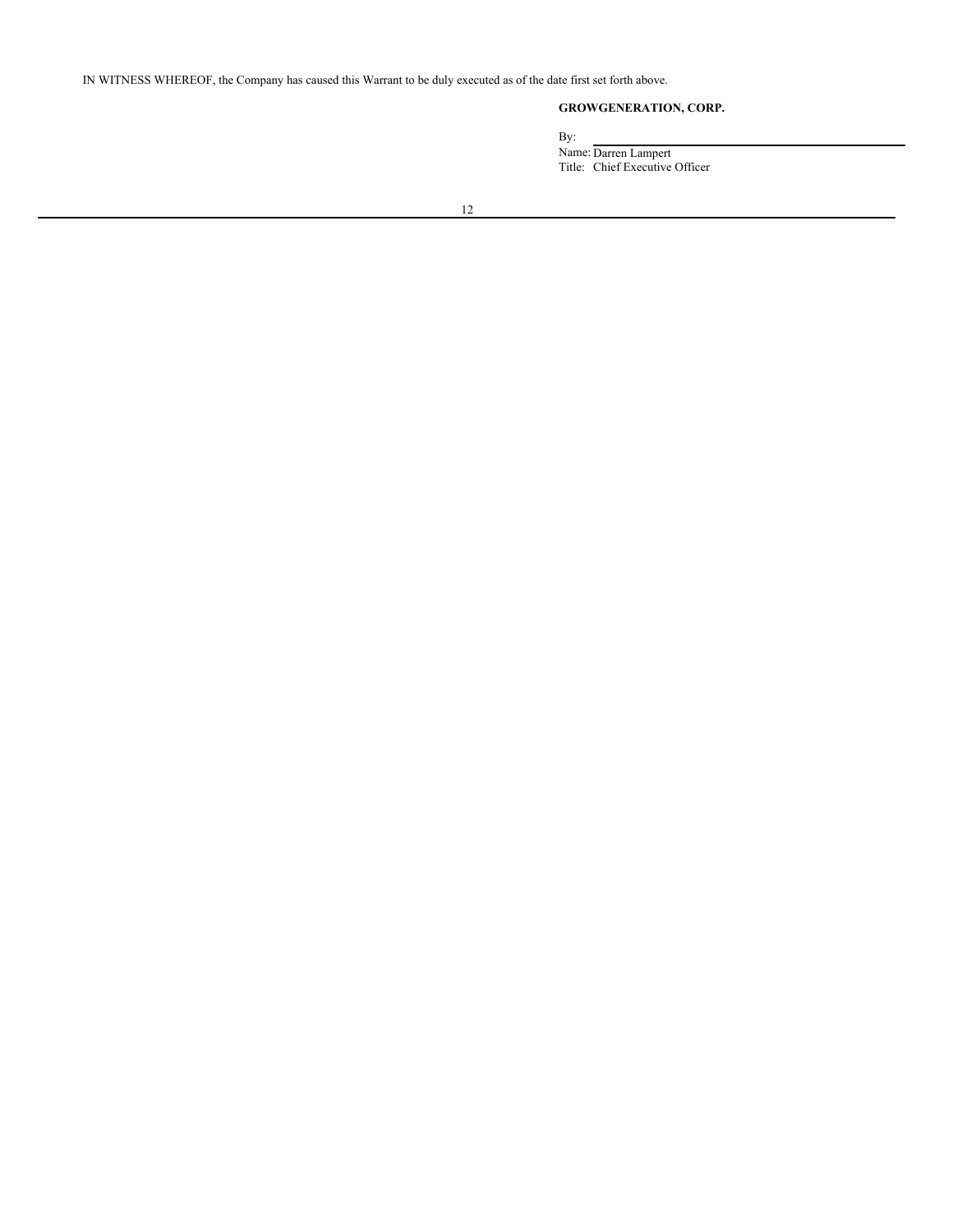## EXHIBIT A

## NOTICE OF EXERCISE

(To be executed by the Holder of Warrant if such Holder desires to exercise Warrant)

To GrowGeneration, Corp.:

The undersigned hereby irrevocably elects to exercise this Warrant and to purchase thereunder, **the start of GrowGeneration**, Corp. common stock issuable upon exercise of the Warrant and delivery of \$ (in cash as provided for in the foregoing Warrant) and any applicable taxes payable by the undersigned pursuant to such Warrant; and

The undersigned requests that certificates for such shares be issued in the name of:

(Please print name, address and social security or federal employer identification number (if applicable))

 $\mathcal{L}_\text{max}$ 

 $\mathcal{L}_\text{max}$  $\mathcal{L}_\text{max}$ 

 $\mathcal{L}_\text{max}$ 

 $\mathcal{L}_\text{max}$  $\mathcal{L}_\text{max}$ 

If the shares issuable upon this exercise of the Warrant are not all of the Warrant Shares which the Holder is entitled to acquire upon the exercise of the Warrant, the undersigned requests that a new Warrant evidencing the rights not so exercised be issued in the name of and delivered to:

(Please print name, address and social security or federal employer identification number (if applicable))

> Name of Holder (print): \_\_\_\_\_\_\_\_\_\_\_\_\_\_\_\_\_\_\_\_\_\_\_\_\_\_  $(Signature):$  $(\text{By:})$  $(Title: )$ Dated: